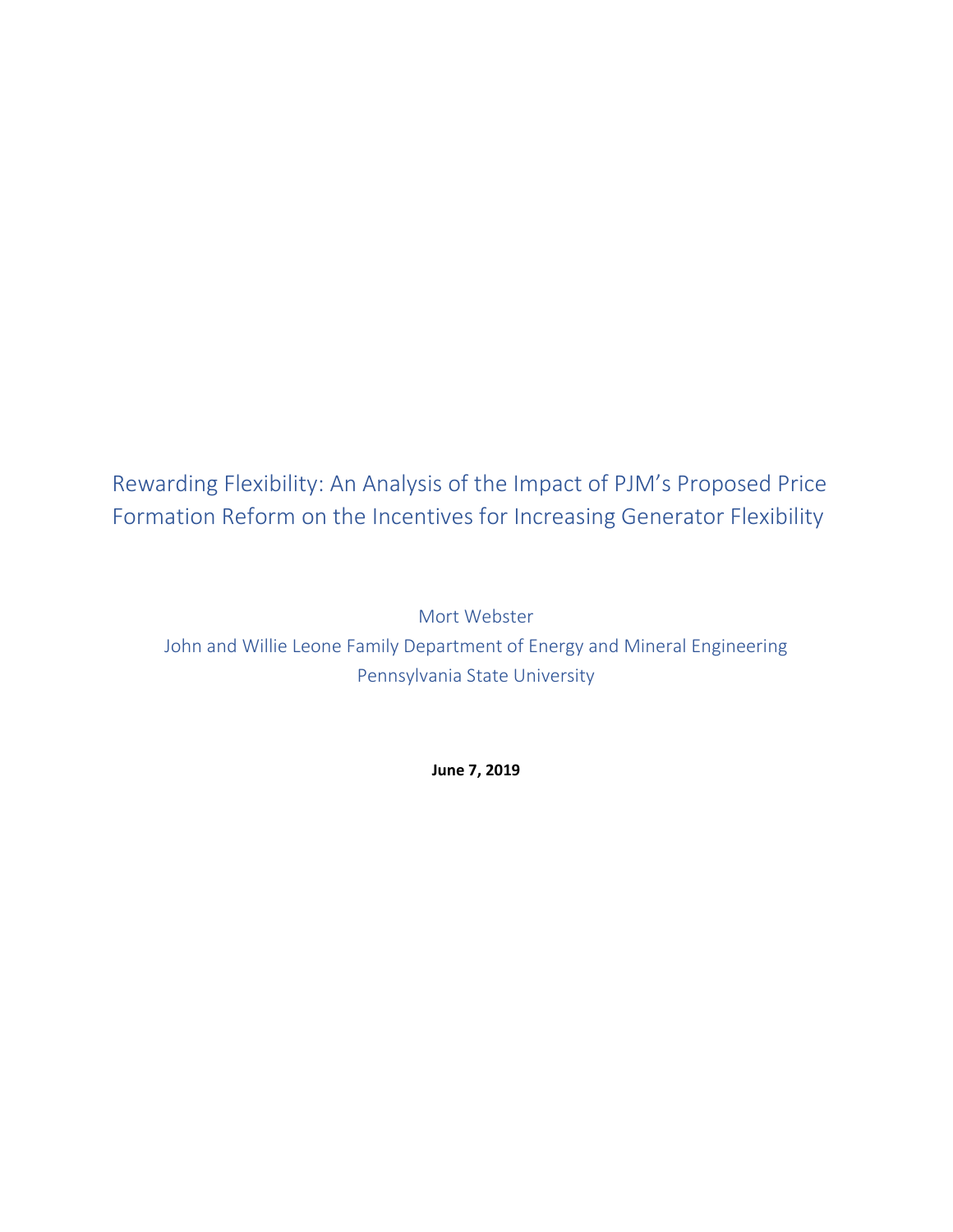#### **Executive Summary**

Many trends in current power systems are increasing the importance of maintaining and increasing flexibility. Such trends include increasing generation from wind and solar energy, whose variability may be poorly correlated with electricity demand changes, increasing shares of self-scheduled generation, and volatile power flow changes at the borders of RTOs driven by small price differences. There are multiple types of flexibility that can be enhanced from a dispatchable thermal generator, including a higher maximum power output, a lower minimum power output, a faster startup time with a consequent reduction in startup cost, a faster ramp rate for changing the power output level while online, or combinations of these. However, many of these features reduce the costs to the system and to the consumer by shifting the more flexible generator to provide less energy or to be online for fewer hours, reducing energy revenue.

An increased incentive for generators to invest in and offer flexibility was one of several motivations for a recent proposal by PJM to reform its reserve market pricing formation. The PJM proposal consisted of increasing the amount of both synchronized (spinning) and offline (non-spinning) operating reserves, and to increase the prices paid to generators for reserves as well as for energy. The main elements of the proposal intended to achieve this impact are new Operating Reserve Demand Curves (ORDCs) with 20-40 gradually decreasing levels of penalties in place of the 2-step curves currently in use, an increase of the magnitude of the penalties for reserve shortages, and the introduction of a new 30-minute Secondary Reserve product.

This report examines the proposed changes to the ORDCs and the addition of the 30-minute reserves, and assesses the relative impacts of these changes on the financial incentives for natural gas combined cycle generators to invest in technology to increase the flexibility of their plants. The analysis simulates the Electricity Reliability Council of Texas (ERCOT) for the year 2016, superimposing either the current PJM ORDCs or the proposed ORDCs, and calculates the system costs, net revenues to each generator, and other metrics. The simulations are then repeated where one combined cycle generator receives a hypothetical upgrade to increase its flexibility. The change in net revenues to the owner of the upgraded generator offers a way to quantify the (dis)incentive to invest in flexibility. The comparison of this metric between the two reserve market designs provides a way to assess whether the proposed reserve market design improves or weakens the incentive for flexibility.

The results of the analysis strongly suggest that the proposed changes to the reserve market by PJM would in fact increase the incentives to invest in most types of flexibility. Upgrades to increase the maximum output, decrease the minimum output, increase the ramp limit, and combinations of all features would lead to a greater increase in net revenues (a proxy for generator profit) under the proposed design, as compared with current reserves. Only the incentive to invest in a faster startup time in is not improved by the proposed market change.

|     | All<br><b>Features</b> |     | Lower Pmin Higher Pmax   Faster Start   Faster Ramp |        |       |
|-----|------------------------|-----|-----------------------------------------------------|--------|-------|
| G35 | 4.3                    | 1.5 | 2.2                                                 | 0.0    | 2.4   |
| G37 | $-0.2$                 | 0.4 | 2.2                                                 | $-0.9$ | 0.7   |
| G50 | 3.2                    | 2.2 | 1.6                                                 | 0.5    | $-19$ |

Table ES.1: Change (due to Reserve Design) in the Change (due to flexibility upgrade) of Annual Net Revenues to Owner (\$M)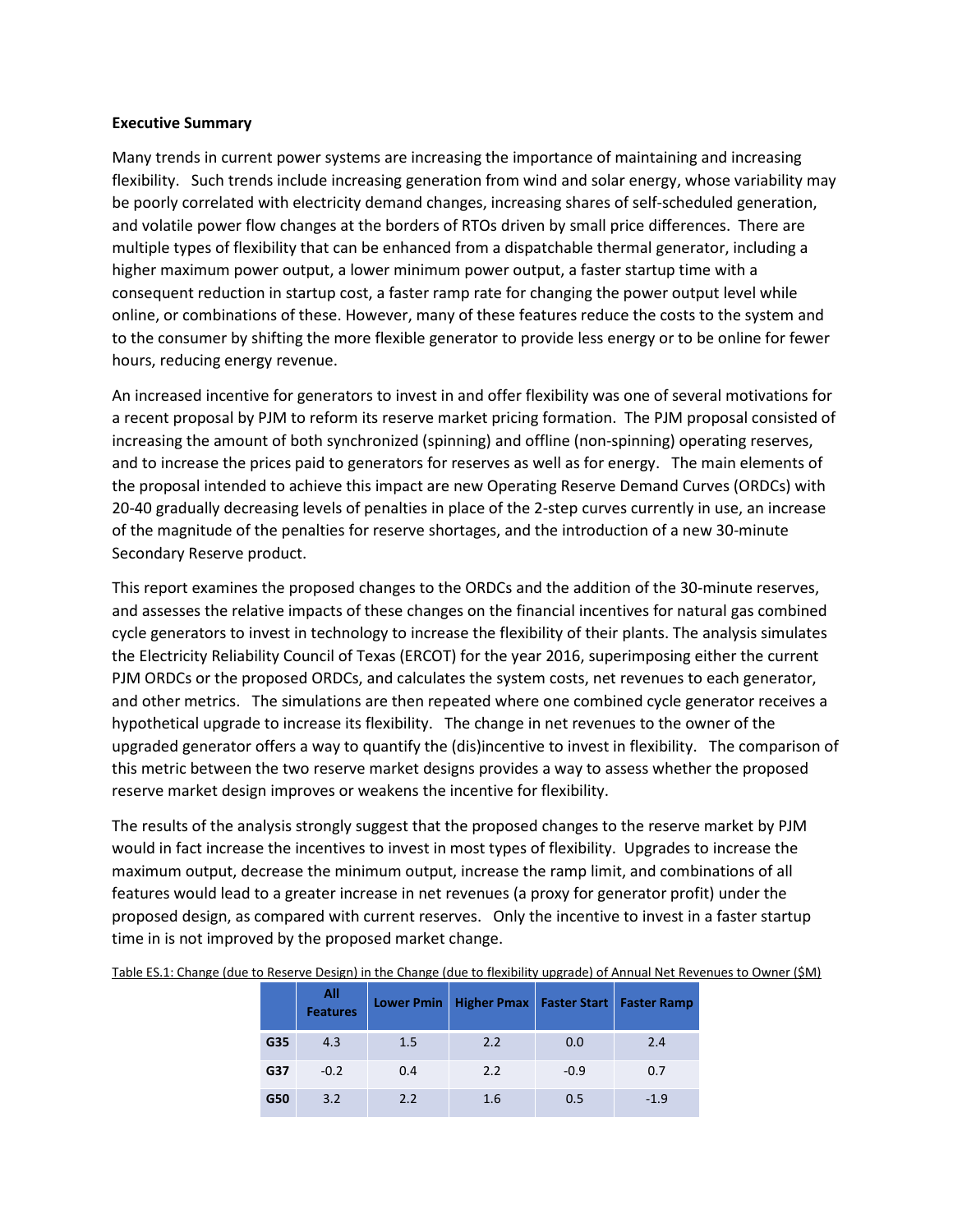# **1. Background**

## **Generator Flexibility**

The recent and projected future increases in the share of variable renewable generation has been driving increased concern about the need for flexibility in the electric power system. Specifically, the combined effects of variability in demand, solar generation, and wind generation require that the dispatchable generation resources be constantly adjusted to maintain the demand-supply balance. Additional sources of stress on dispatchable generation resources include self-scheduled resources, for example cogeneration, and rapidly changing flows of power across the seams between RTOs driven by small price differences. To the extent that generation resources have wider operating ranges (higher maximum and/or lower minimum output limits), can ramp more quickly, or can startup more quickly and/or at lower cost, these resources can make it easier for the system to maintain balance between dispatchable supply and the net load.

Many previous studies have explored aspects of the value of increased flexibility from a variety of resource types, including renewables, storage, transmission, demand response, and more flexible thermal generators. In particular, there exist currently technological improvements via operational and physical changes that would enable natural gas combustion turbines, both simple cycle and combined cycle units, to operate at a lower minimum output, to operate at a higher maximum output, to ramp more quickly up or down while online, to start up more quickly from an offline state with corresponding lower startup costs, or any combination of the above. Any enhancement to the operating parameters will require investment by the unit owner and will require targeted R&D investments on the part of turbine manufacturers.

The potential barrier to many of these technologically feasible upgrades is that the generation resource owner will not make additional investments to enable flexibility, and subsequently offer this flexibility to the market, unless the change will improve the financial position of the resource. Some of the flexibility that can lower cost and improve the reliability of the system would entail shifting the use of the now more flexible resource to provide less energy and instead provide greater reserve capability. Unless the net revenue from the increased reserves and other ancillary services provision is greater than the reduction in energy revenues, the generator owner has no incentive to make such investments.

## **PJM's Reserve Market and Proposed Design Changes**

Starting in 2017, and continuing up through early 2019, PJM developed a set of proposed reforms to their reserve market design and price formation to address shortcomings in the current design. The three main features that PJM has identified as problematic are:

- Synchronized reserves are separated into two products, Tier 1 and Tier 2, that face different rules and different compensation;
- The magnitude of penalties and the shape of the current operating reserve demand curve (ORDC) does not sufficiently encourage performance by resources providing reserves;
- There is misalignment of reserve products between the day-ahead and real-time markets that leads to insufficient procurement of reserves in advance.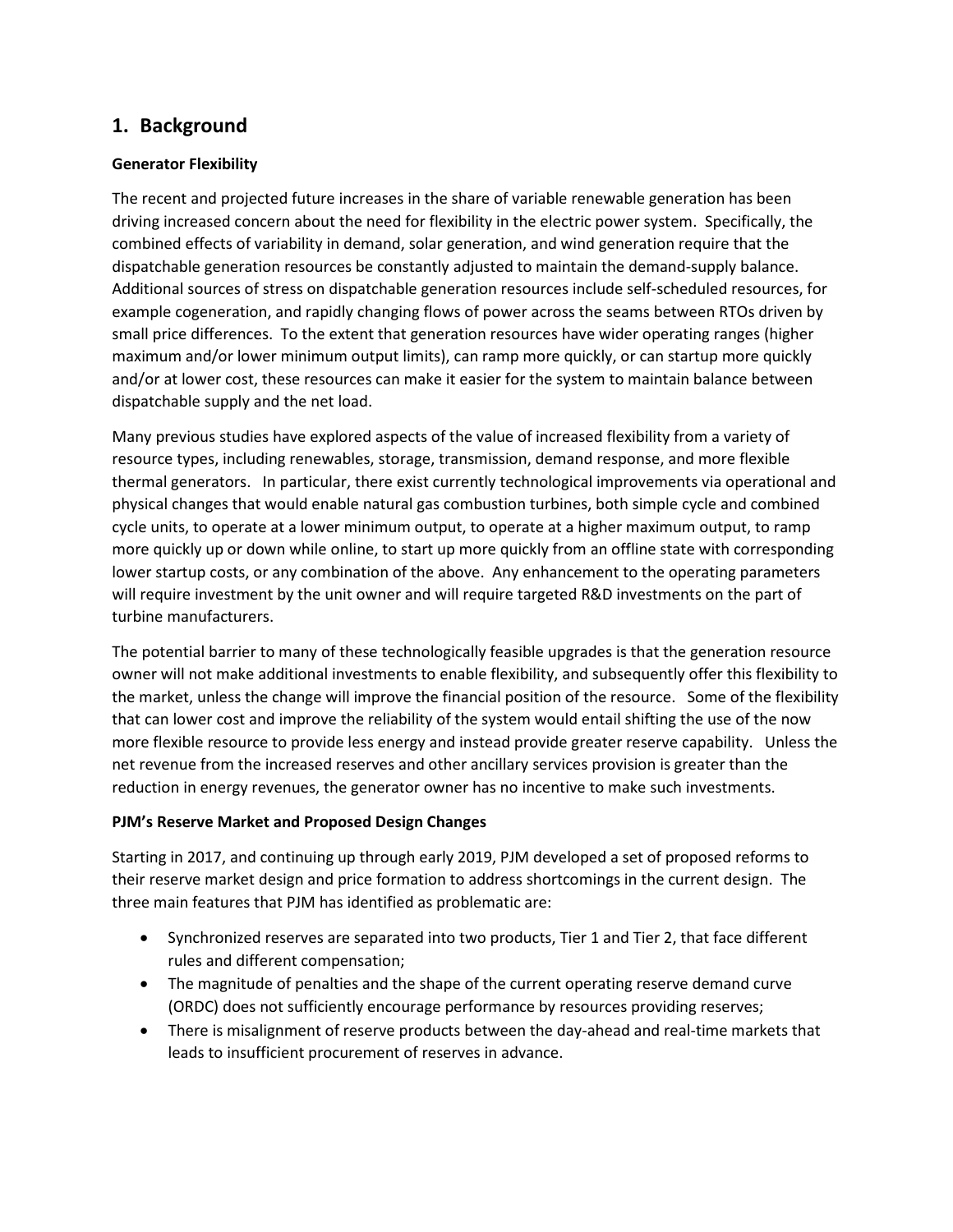The motivations for PJM to modify the reserve market design include providing transparency, maintaining reliability, providing incentives to follow commitment and dispatch instructions, and incentives to make continuing efficient investments. In particular, the latter motivation includes specifically an expressed desire in PJM documents to incentivize an increase in flexibility on the part of generation resources, recognizing the growing need for this flexibility to maintain reliability and simultaneously keep consumer costs low.

A series of stakeholder meetings in late 2018 and early 2019 failed to produce a positive vote to adopt the proposed reforms within the stakeholder voting rules for PJM. PJM subsequently submitted a filing to the Federal Energy Regulatory Commission (FERC) on March 29, 2019, arguing that current reserve market rules are unjust and unreasonable, and requesting that FERC order the new rules be adopted.

At the time of writing of this report, this filing remains open for public comment.

## **Objective of this Analysis**

In this analysis, I examine one aspect of the proposed reforms in PJMs filing to FERC, and its impact on one of the criteria identified as a motivation. Specifically, I analyze the proposed changes to the ORDCs from the current curves used to the proposed new curves. The main objective of the analysis is to evaluate the assertion by PJM that the revised ORDCs would improve the incentive for flexible investments and operations by generators.

To perform this assessment, I adapt a modeling framework developed in collaboration with General Electric to quantify the economic value of several hypothetical flexibility enhancements that could be made to existing natural gas combustion turbines within combined cycle units. The model simulates a power system before and after each type of flexibility enhancement and calculates the net change in total system costs and the change in net revenue to the generation owner due to the upgrade. To explore the PJM proposal, I perform the analysis twice, once for the current ORDCs and a second time using the proposed ORDCs. The difference between the change in net revenue from the upgrade under the current ORDCs and the change under the proposed ORDCs provides an illustrative measure of the relative change in the incentive to invest in generator flexibility.

## **2. Methodology and Assumptions**

## **Unit Commitment Model**

The computational model used in this analysis is a deterministic unit commitment (UC) model. The UC model solves for the minimum cost schedule of commitment status and power output from all dispatchable generators subject to balancing supply and demand at every time period and the operational constraints of the generators. The UC model is used to determine which generators are online and which are offline for each hour of the simulation time horizon; when a generator is online, its power output must be between its minimum and maximum output levels; for some technology types, the minimum power output is significantly above zero.

The model minimizes the total variable cost over the entire time horizon, which includes the fuel cost of generation, the non-fuel variable operations and maintenance (O&M) cost of generation, and the costs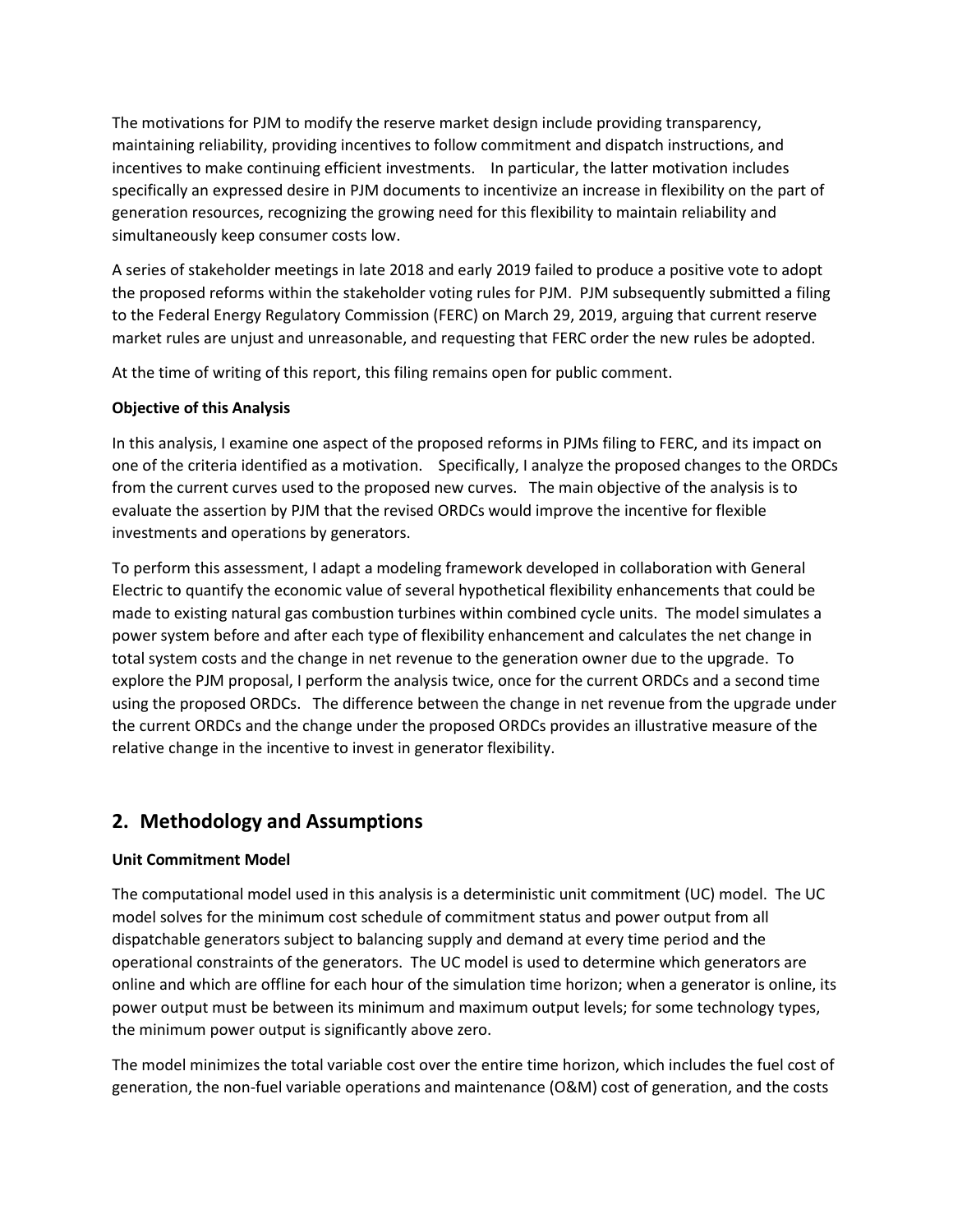of starting up generators when they transition from offline to online. In addition, the objective function that is minimized includes several penalty factors to ensure realistic solutions, including a penalty if demand is not completely satisfied in any given hour and a penalty if any renewable energy is curtailed. None of the results shown in this report contain any non-served demand or curtailed renewables. Finally, the ORDCs in this analysis are implemented also using a penalty in the objective function, defined by ORDC for the total procured reserves in each hour. This is described in more detail below.

The model minimizes the total cost while enforcing a number of system constraints, including:

- Demand is satisfied in all hours;
- Required reserves of each type are procured in each hour up to the point where the penalty from the ORDC exceeds the marginal cost of acquiring one more MW of reserve from a generator;
- Generators are either online or offline in each hour;
- Output from online generators are between their minimum and maximum output
- Changes in the power output between consecutive hours may not exceed the maximum ramp limit for that unit;
- If a unit is started up, it must remain online for a minimum number of hours;
- If a unit is shutdown, it must remain offline for a minimum number of hours;
- When a unit is started up, there is a delay before the unit becomes available to dispatch, and during these times it follows a prescribed power profile. The time lag, power profile during the startup ramp, and the startup costs all depend on the elapsed time since the generator last shutdown (i.e., its temperature).

The UC model used is implemented as a mixed integer linear program, using the GAMS software system, and solved using CPLEX 12. The detailed mathematical formulation and numerical parameter assumptions are provided in the technical appendix, and all code and data files are publicly available in a GitHib archive (http://github.com/mortpsu/PJMFlexibilityStudy).

The model used is the same fundamental approach as the software used to clear PJM's day-ahead market and those of other RTOs. The primary differences between the simulation here and actual markets are the absence of transmission grid detail that RTOs use to enforce security constraints, and the use of assumed cost parameters (described below and in the appendix in detail) rather than market bids. There is also no treatment in the simulation of load or renewable forecast uncertainty. Therefore, there is no equivalent in the simulations here of a real-time market, in which generator outputs are modified to adapt to revised load forecasts. Because there is no treatment of uncertainty in this analysis, the results most likely understate the value of the flexibility, which would increase in the presence of forecast uncertainty and subsequent adjustments to the dispatch.

## **ERCOT Simulation**

In an effort to provide timely information about PJM's proposed reserve market reform, I have adapted a pre-existing model of the Electric Reliability Council of Texas (ERCOT), the power system that covers the majority of Texas. The data to model the PJM grid with the precision necessary to be informative was not available within the desired time frame. Nevertheless, the analysis in this report using the simulation of ERCOT with the addition of the PJM ORDCs provides qualitative and illustrative insights into the impact of the proposed reform on the incentives to increase flexibility. Here we provide high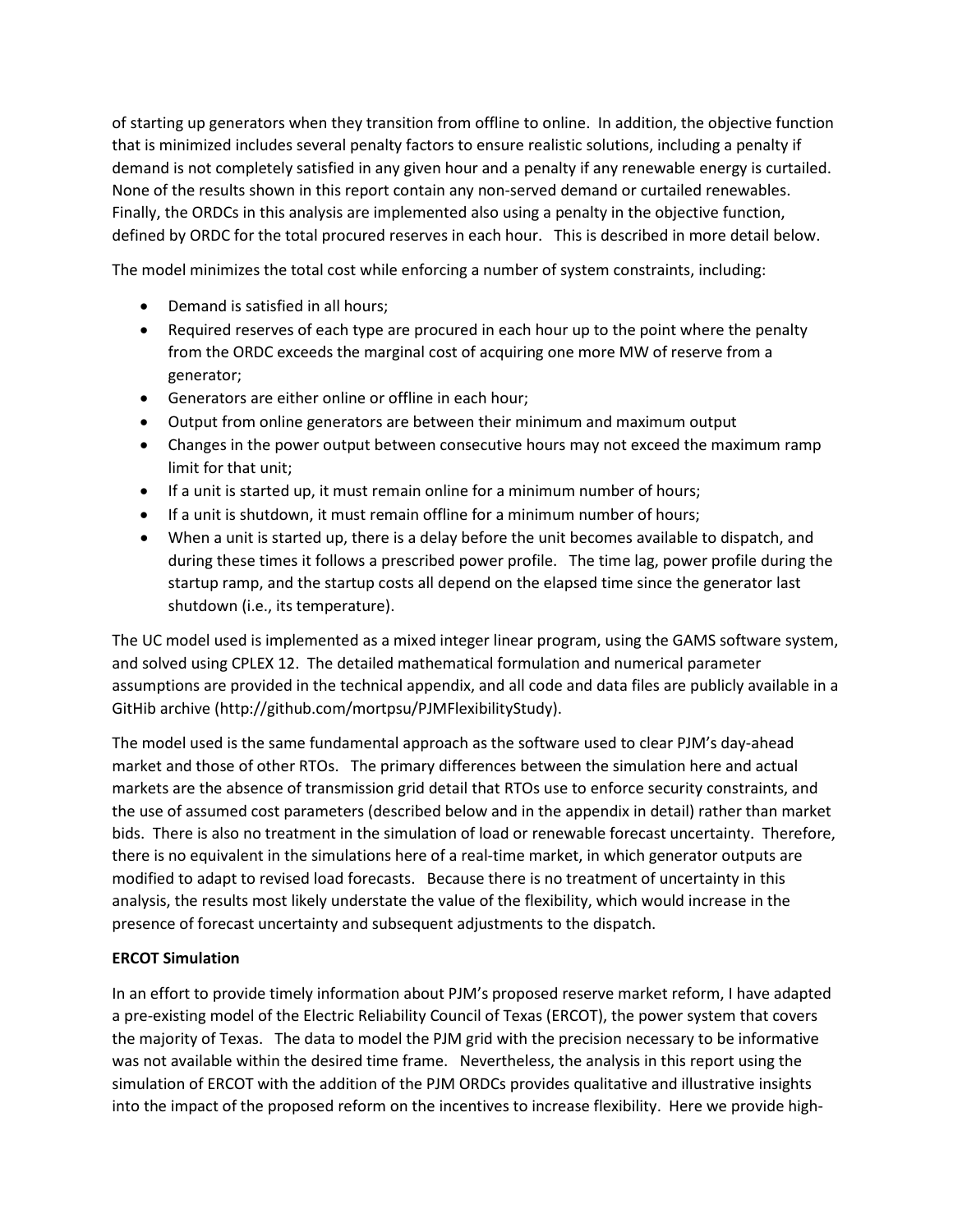level description of the assumptions used for the ERCOT representation; more details can be found in the technical appendix and the online archive.

The analysis presented in this report is based on a simulation of ERCOT for the year 2016. The data and assumptions specific to ERCOT include the generator characteristics, the hourly pattern of demand, wind generation, and solar generation, and the historically observed real-time energy locational marginal prices (LMPs). The primary sources for the data are ERCOT's website, the U.S. EPA's eGRID database, and S&P Global Insight's SNL Energy commercial database.

The relative shares of capacity and of energy in 2016 are shown in Table 1 and Figure 1. The largest share of energy is from natural gas combined cycle generation, followed by coal steam and then wind generation. ERCOT has two operating nuclear plants for a total capacity of just under 5000 MW. ERCOT also retains a fair amount of older natural gas steam turbine units, which are largely used for loadfollowing and peaking. Roughly one third of the natural gas combined cycle and natural gas combustion turbine (simple cycle) are co-generation units; the majority of these are self-scheduled and do not fully participate in the competitive energy market. The "Other" category in Table 1 and Figure 1 is an aggregate of internal combustion units (mostly diesel or natural gas), biomass, hydro, waste-steam, and other less common fuels and technologies.

|                | Generation<br>(millions of MWh) | <b>Summer Capacity</b><br>(MW) |
|----------------|---------------------------------|--------------------------------|
| <b>Nuclear</b> | 41                              | 4960                           |
| Coal           | 85                              | 14042                          |
| Gas CC         | 139                             | 36590                          |
| Gas ST         | 6                               | 12165                          |
| <b>Gas CT</b>  | 8                               | 6856                           |
| Wind           | 53                              | 22968                          |
| <b>Solar</b>   | 1                               | 1987                           |
| <b>Other</b>   | 17                              | 1740                           |

#### Table 1: Energy and Capacity by Fuel/Technology in ERCOT in 2016

#### Figure 1: Energy and Capacity Mix by Fuel/Technology in ERCOT in 2016



\*Other Includes: Internal Combustion/Diesel, Biomass, Hydro, Waste Steam, and other fuels.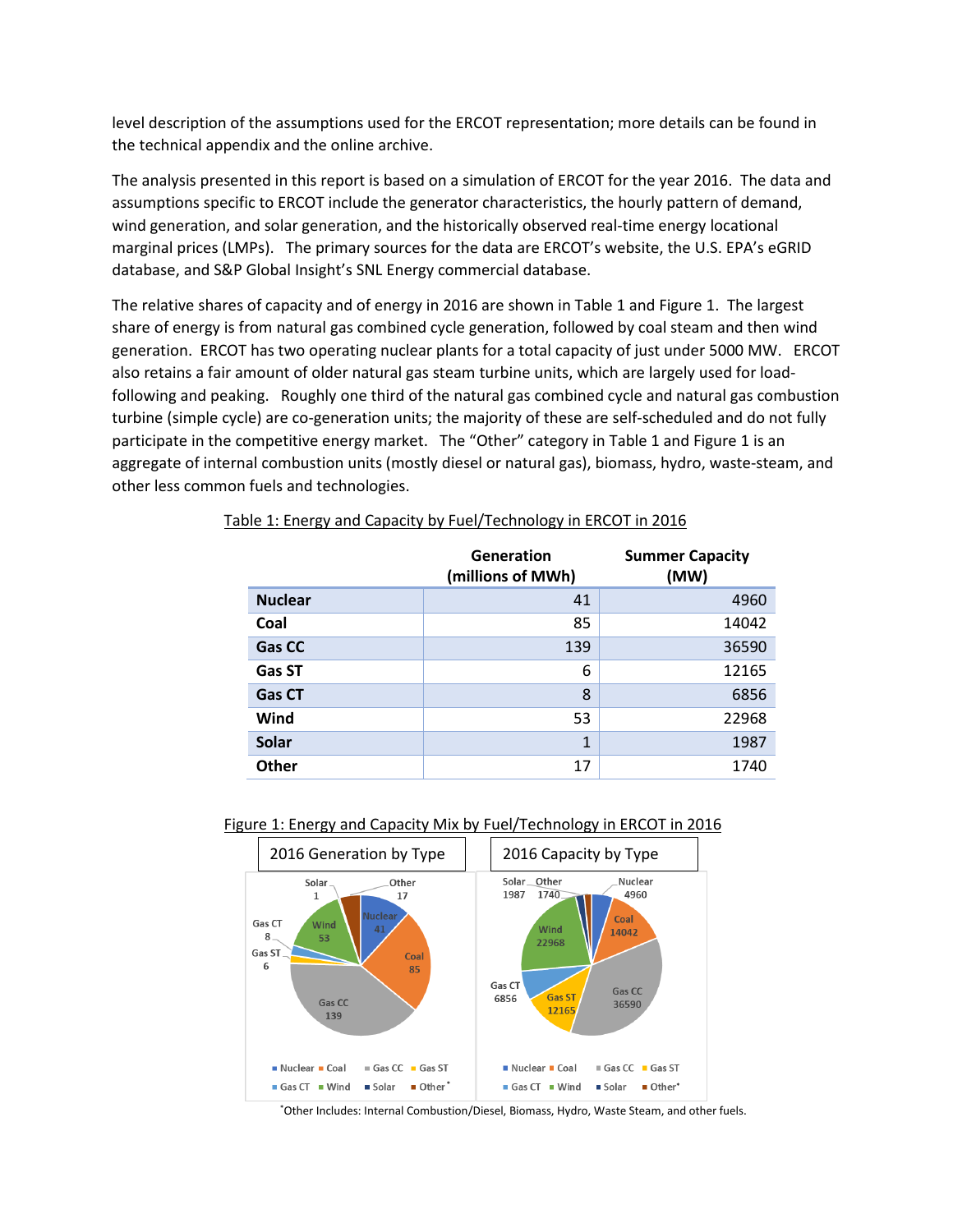The hourly load, wind, and solar generation in ERCOT in 2016 are available at ERCOT's website. The load duration curve for 2016 ERCOT native gross load is shown in Figure 2 below. Because the objective of the analysis here is to quantify the economic impacts of changes to the reserve markets and technology changes to generators that enhance their flexibility, the modeling approach focuses on representing the dispatchable portion of the ERCOT energy market, rather than explicitly modeling all generators. Specifically, the goal is to simulate the generators that participate in the ERCOT market and respond to ERCOT dispatch instructions. The model is therefore designed to meet the hourly net load, which is defined as the load minus the sum of nuclear generation, wind generation, solar generation, cogeneration (non-dispatchable), and other non-dispatchable resources. The resulting net load is also shown in Figure 2; note that the load duration curves for the gross and net load do not necessarily occur in the same hours. In the model, the historically observed hourly net load in chronological order defines the demand in each hour.





#### **PJM Reserve Market Representation**

To explore the impact of changes to the ORDCs for PJM, each set of ORDCs (current and proposed) are represented within the ERCOT simulation model. The current PJM ORDCs consist of one curve for 10 minute synchronized reserves for all hours of the year, and a second curve for 10-minute primary reserves for all hours. The synchronized reserve target can only be procured from online (spinning) resources, while the primary reserves met by the sum of spinning and non-spinning (offline quick-start) reserve capacity. Both curves have only two steps with penalties defined as:

Synchronized Reserve ORDC:

| 0-1450 MW    | \$850 / MW |
|--------------|------------|
| 1450-1640 MW | \$300 / MW |
| > 1640 MW    | No penalty |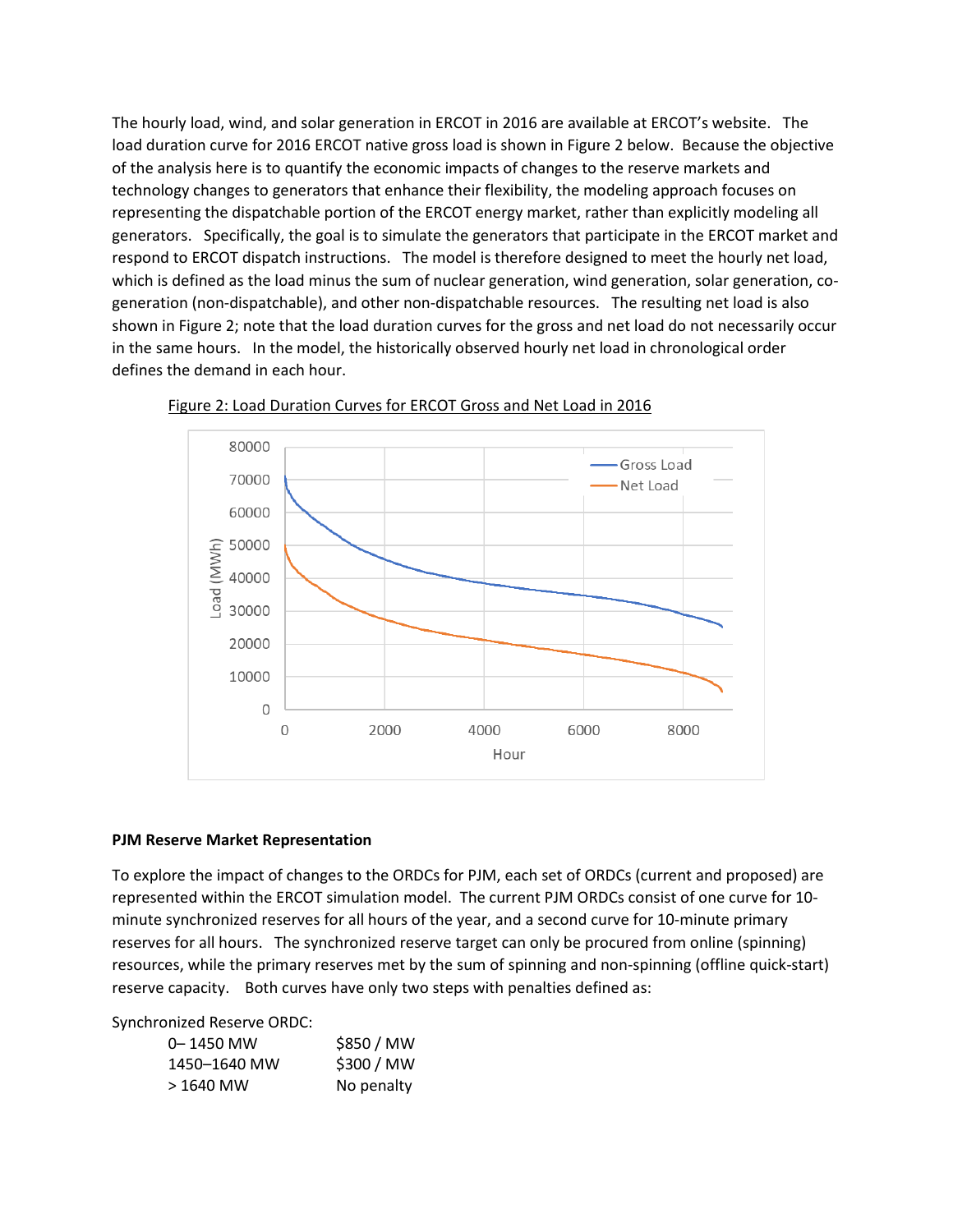Primary Reserve ORDC:

| $0 - 2175$ MW | \$850 / MW |
|---------------|------------|
| 2175-2365 MW  | \$300 / MW |
| > 2365 MW     | No penalty |

The current ORDC curves are shown in Figure 3 below.

The proposed ORDCs are described elsewhere by PJM. In their proposal, PJM has defined six curves for each season, each for a four-hour period of the day, resulting in 24 curves for each reserve type. As an example, the proposed curves for summer hours 1500-1800 are shown below in Figure 3, along with the current PJM ORDCs, for both 10-minute Synchronized and 10-minute Primary reserves.

In addition to the Synchronized and Primary Reserves, the PJM proposal would add a third category, Secondary Reserves, which are a 30-minute product, and can be provided from either spinning or nonspinning reserves that can be delivered within 30 minutes.





The penalty from the ORDC is not necessarily the actual price of the reserve product. The solution of the unit commitment model includes the shadow prices of each constraint, which represents the marginal cost of meeting that constraint. The shadow prices on the reserve requirements of each category are the basis for the compensation for providing reserves. In the case of the proposed reserve market, there are three prices:

- Price of 10-minute Synchronized Reserves
- Price of 10-minute Primary Reserves
- Price of 30-minute Secondary Reserves

The cleared reserves from any given generator, however, consist of four types: 10-minute spinning (from online units), 10-minute non-spinning (from offline units that can start within 10 minutes), 30 minute spinning (from online units), and 30-minute non-spinning (from offline units that can start in less than 30 minutes).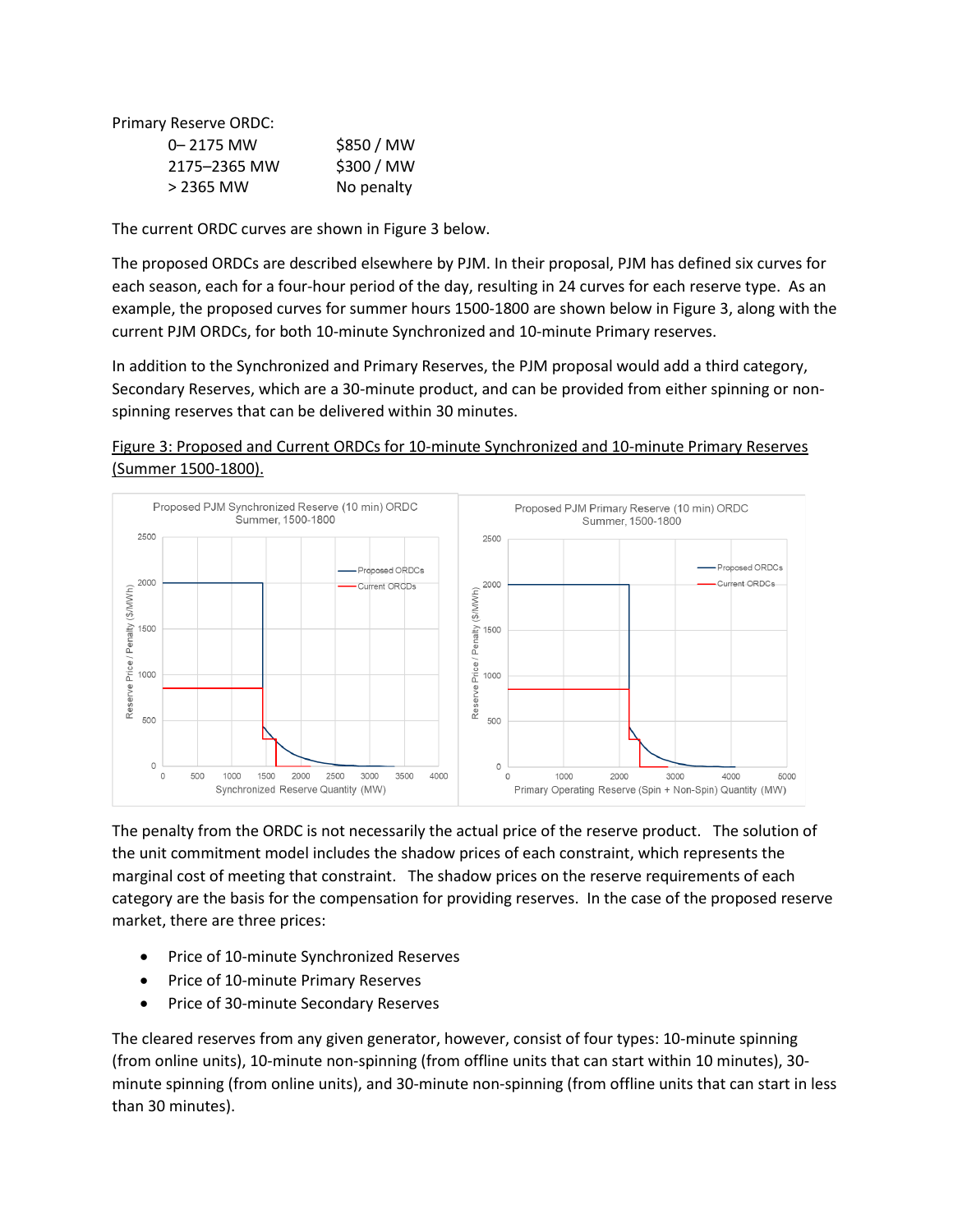The rules for determining payments to generators are as follows

- 1) For an online unit providing 10-minute spinning reserves, the unit receives the sum of all three prices (10-minute Synchronized Reserve Price, the 10-minute Primary Reserve Price, 30-minute Secondary reserve Price) for each MW of 10-minute reserve provided;
- 2) For an offline quick-start unit, the unit can receive the sum of the 10-minute Primary Reserve Price and the 30-minute Secondary Reserve Price for each MW of 10-minute non-spinning reserve provided;
- 3) For an online unit that provides 30-minute spinning reserves, the difference between the 10 minute and 30-minute reserves is paid at the Secondary Reserve Price;
- 4) For an offline quick-start unit that provides 30-minute non-spinning reserves, the difference between the 10-minute and 30-minute reserves is paid at the Secondary Reserve Price.

The analysis here does not distinguish between Tier 1 and Tier 2 reserve categories, and for simplicity treats all synchronized reserves consistently. No bidding by generators for reserves is assumed, and the prices paid are solely determined by the shadow prices in the model solution.

## **Experimental Design**

The simulation of ERCOT is performed for every day of 2016, with the exception of Jan 1, Dec 30, and Dec 31 (to account for boundary conditions). The simulation for each day is repeated for different ORDC cases and different flexibility upgrade cases. For any given natural gas combined cycle generator in ERCOT that is identified as a potential candidate for upgrades, 12 simulations of each day are performed. The two ORDC cases are the current PJM ORDCs and the proposed ORDCs, as described above. For each ORDC case, a base case is simulated, assuming characteristics for all generators that approximate the historically observed generation patterns. In addition, five hypothetical upgrade cases are simulated in which the characteristics of the candidate generator are modified as follows:

- "Pmin": The minimum output of the generator is 15% lower than its previous minimum
- "Pmax": The maximum output of the generator is 20% higher than its previous maximum
- "Start": The startup time (from offline to at or above minimum output and available for dispatch) is reduced by as much as half and the startup cost is reduced by 75%
- "Ramp": The ramp limit of the generator is double its previous ramp limit
- "All": All four of the above modifications are made simultaneously.

The key results of each set of simulations for one candidate generator consist of the system savings, defined as the difference in total cost between the base case and one of the flexibility cases, and the change in net revenue to the upgraded generator. The net revenue in each case is calculated as the revenues (energy plus reserves) minus the costs (generation fuel costs, variable non-fuel O&M costs, and startup costs). The difference in net revenue between the base case and an upgrade case provides a measure of the incremental financial benefit to the owner of the increased flexibility. These quantities are calculated under the current PJM ORDCs and again under the proposed PJM ORDCs; the difference between the change in net revenue then provides a measure of the relative incentive to the generator owner to adopt the flexibility under each reserve market design.

The analysis presented below consists of the complete set of simulations for three candidate combined cycle generators in ERCOT, summarized in Table 2. We do not identify the actual plants in ERCOT and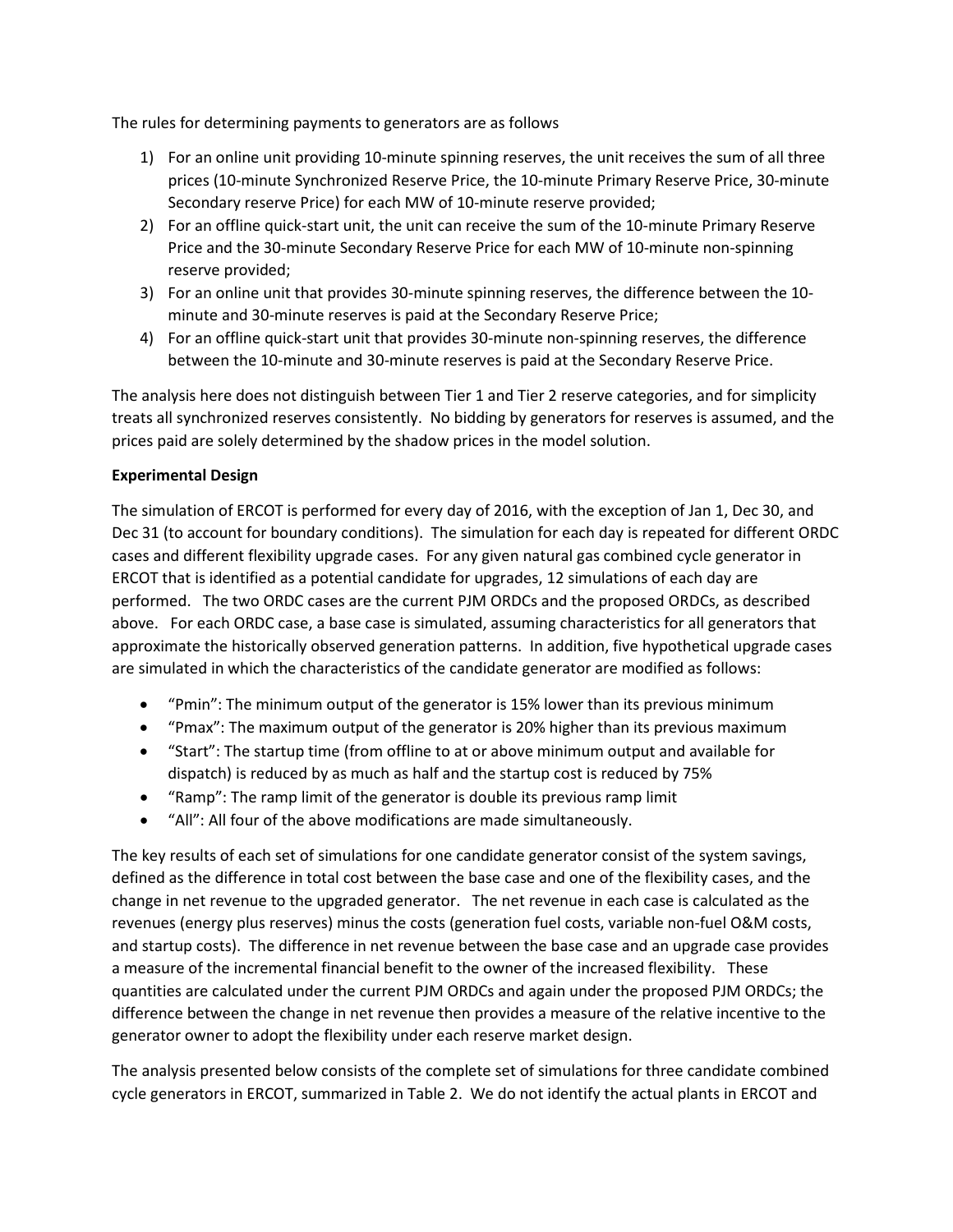will refer to them using their ID within the model. These three units are chosen because they represent different dispatch patterns. G37 is a unit that runs more as a baseload unit, with the largest number of fired hours per year and the fewest starts per year from among these three. G35 is a mid-range unit that cycles frequently but not every day and has fewer fired hours than G37. G50 is at the lower end of the merit order among the combined cycle plants, and it cycles every day, and sometimes twice a day, with the fewest fired hours, the least energy provided, and the largest number of starts per year over 2016 from among these three.

| <b>Generator ID</b> | <b>TYPE</b> | <b>Capacity</b> | <b>Avg Heat Rate</b> | <b>CF</b> |      | # of Starts |
|---------------------|-------------|-----------------|----------------------|-----------|------|-------------|
| G35                 | 3x1 NGCC    | 650             | 7400                 | 0.47      | 5680 | 249         |
| G37                 | 2x1 NGCC    | 520             | 7200                 | 0.76      | 7884 | 28          |
| G50                 | 2x1 NGCC    | 550             | 7150                 | 0.35      | 4243 | 400         |

## Table 2: Candidate Generators for Hypothetical Flexibility Upgrade

## **3. Results of the Analysis**

## **Comparison of ORDC Impacts for Base Case (No Upgrades)**

Before presenting the impacts of flexibility upgrades on individual generators, the simulated prices and cleared quantities for reserves are summarized for the Base case (all generators assumed to have current operating parameters). Table 3 summarizes the hourly prices for energy and for the three reserve products in terms of percentiles of all hours in the 2016 simulations. The energy prices are only slightly higher under the proposed ORDCs. However, the 10-minute Synchronized and 10-minute Primary reserve prices are significantly higher. Under the current ORDC, the simulated 10-minute reserve prices are zero more than 50% of the time (similar to historical prices in PJM). In contrast, the 10-minute prices under the proposed ORDCs have a much higher probability of being non-zero, and a correspondingly higher probability of higher values. For example, only 2% of the hours have prices above \$10/MWh for 10-minute Synchronized under the current ORDCs but 6% of the hours have prices above \$10/MWh under the proposed ORDCs.

The cleared quantities of all reserve products (10-minute spinning and 10-minute non-spinning for both market designs, and 30-minute spinning and 30-minute non-spinning for the proposed design), are shown in Table 4. The proposed ORDCs clear higher amounts of 10-minute spinning reserves than the current ORDCs for almost every hour of the year, and slightly higher but comparable amounts of 10 minute non-spinning reserves for most hours of the year. In addition, the proposed design would clear significant quantities of 30-minute spinning reserves.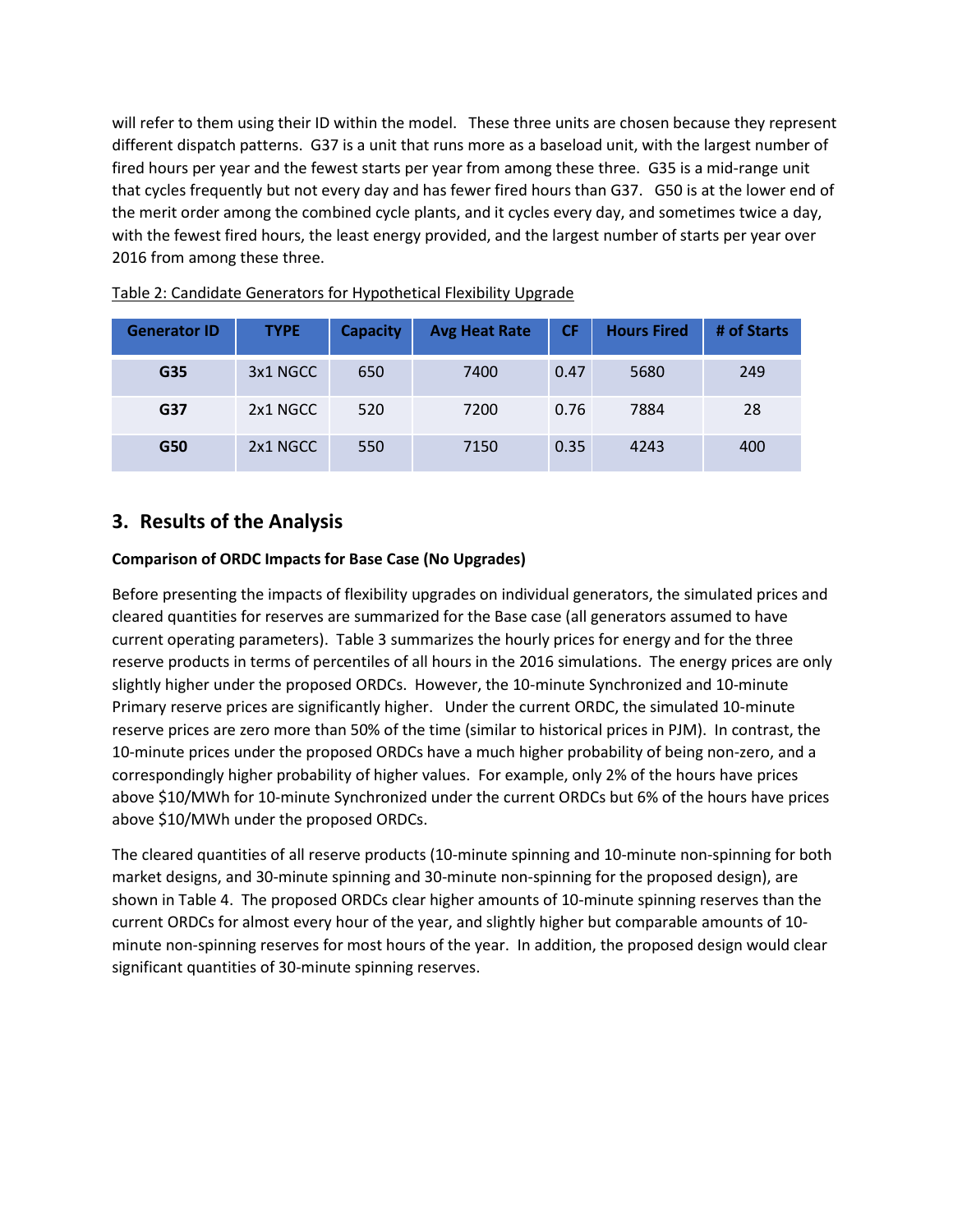|            | <b>Energy Price</b> |          | 10-min Synch   |          | <b>10-min Primary</b> | $30$ -min<br><b>Secondary</b> |          |
|------------|---------------------|----------|----------------|----------|-----------------------|-------------------------------|----------|
| Percentile | Current             | Proposed | <b>Current</b> | Proposed | Current               | Proposed                      | Proposed |
| 0.05       | 9.55                | 9.66     | 0.00           | 0.15     | 0.00                  | 0.00                          | 0.00     |
| 0.25       | 15.37               | 15.58    | 0.00           | 0.92     | 0.00                  | 0.46                          | 0.00     |
| 0.50       | 18.26               | 18.53    | 0.00           | 2.44     | 0.00                  | 2.14                          | 0.00     |
| 0.75       | 22.11               | 22.44    | 0.96           | 4.73     | 1.80                  | 4.73                          | 0.92     |
| 0.95       | 35.03               | 35.56    | 5.29           | 12.37    | 6.35                  | 13.43                         | 9.16     |
| 0.99       | 99.16               | 100.79   | 14.50          | 32.67    | 12.53                 | 31.60                         | 33.42    |

### Table 3: Prices under Current and Proposed ORDCs for Base Case Simulations

## Table 4: Cleared Quantities of Reserves under Current and Proposed ORDCs for Base Case Simulations

|                   | 10-min Spinning |          | 10-min Non-Spin |          | $30$ -min<br><b>Spin</b> | $30$ -min<br><b>Non-Spin</b> |
|-------------------|-----------------|----------|-----------------|----------|--------------------------|------------------------------|
| <b>Percentile</b> | Current         | Proposed | Current         | Proposed | Proposed                 | Proposed                     |
| 0.05              | 1640            | 2484     | 396             | 401      | 2393                     | 401                          |
| 0.25              | 1640            | 2750     | 561             | 559      | 3296                     | 559                          |
| 0.50              | 1665            | 2867     | 709             | 703      | 4336                     | 703                          |
| 0.75              | 1806            | 2981     | 929             | 950      | 4806                     | 950                          |
| 0.95              | 1969            | 3159     | 1393            | 1376     | 5227                     | 1376                         |
| 0.99              | 2050            | 3304     | 1614            | 1662     | 5454                     | 1662                         |

## **Annual Aggregate Impacts of Flexibility Upgrades**

The 2016 ERCOT simulations were performed for the three candidate combined cycle units as described in the previous section, and the total system cost and net revenues to the candidate unit were determined for each of the ORDC/Flexibility combinations. The difference between the total system cost for each day between each flexibility upgrade case and the base case (for the same ORDC assumptions) were calculated for each day and summed over all days. The resulting cumulative change in total costs are given in Table 5, in Millions of \$. This savings quantifies the reduction in the total variable costs to meet the load and reserve requirements over the simulated year due to the increased flexibility of the generator (all other generators remain unchanged). The reduction in costs is a useful proxy for the reduction in the cost of electricity costs, since the generation costs would be paid by the distribution utilities, and then reflected in the rates that consumers pay.

The pattern of savings under the current ORDCs and reserve market design are similar across the three candidate generators. The greatest savings would result from an increase in flexibility for all the characteristics at the same time: lower Pmin, higher Pmax, faster/cheaper startup, and faster ramp. After that, the next greatest savings occurs from an increase in the maximum output. The other three types of flexibility result in savings of a similar magnitude.

The relative savings by type of flexibility also follows the same trend under the proposed ORDC and reserve market design. However, an upgrade undertaken if the new reserve market were in place would lead to significantly greater savings, from a 60% increase to a doubling of savings from the very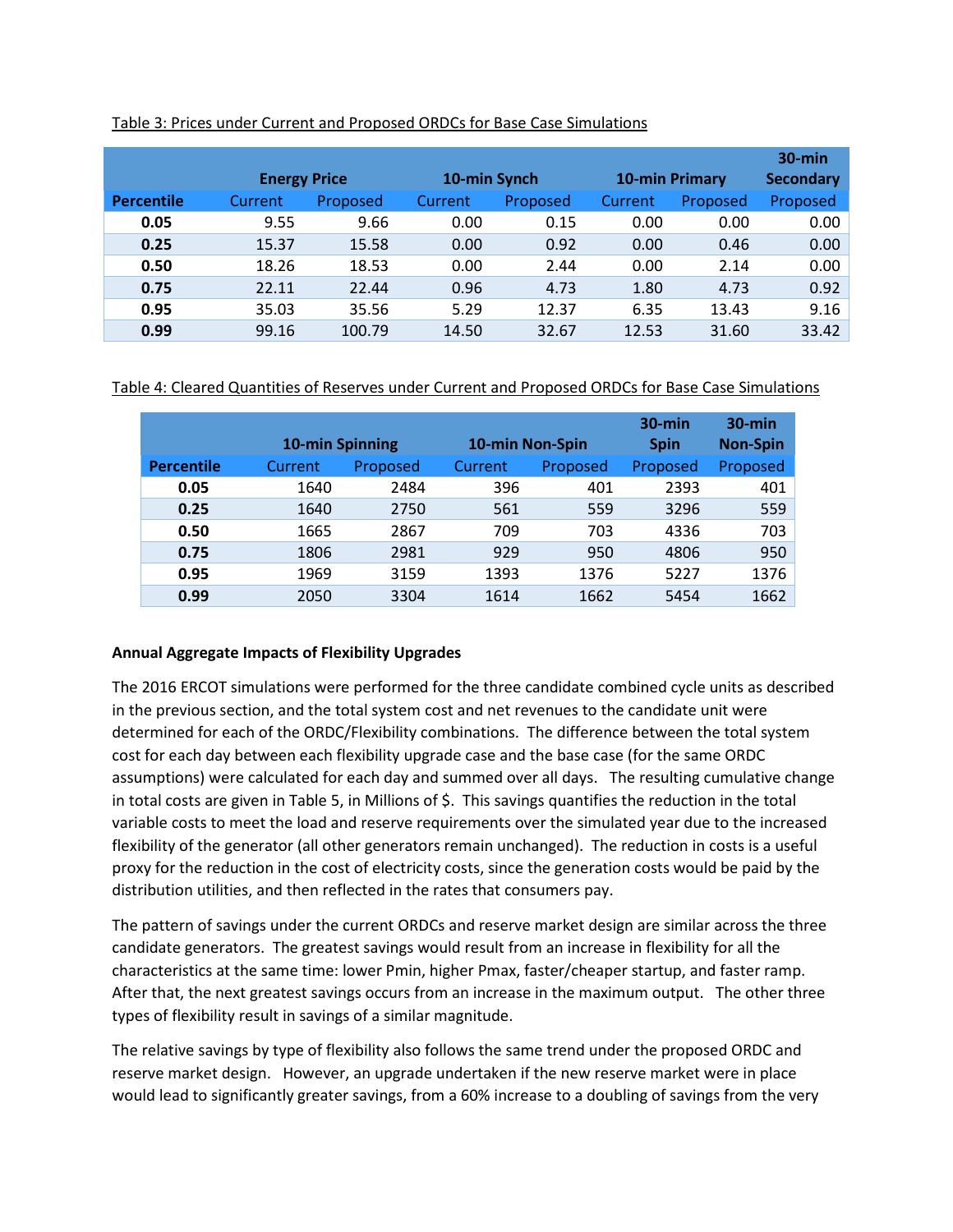same technological modification. This provides suggestive evidence that flexibility will be more valuable to the system and to the consumer under the proposed reserve market design.

|     | <b>Reserve Market</b> | <b>All Features</b> | <b>Lower Pmin</b> | <b>Higher Pmax</b> | <b>Faster Start</b> | <b>Faster Ramp</b> |
|-----|-----------------------|---------------------|-------------------|--------------------|---------------------|--------------------|
| G35 | Current               | \$15 M              | \$5 M             | \$7 M              | \$4 M               | \$4 M              |
|     | Proposed              | \$26 M              | \$8 M             | \$14 M             | \$10 M              | \$10 M             |
| G37 | <b>Current</b>        | \$12 M              | \$4 M             | \$7 M              | \$2 M               | \$3 M              |
|     | Proposed              | \$24 M              | \$8 M             | \$13 M             | \$7 M               | \$10 M             |
| G50 | Current               | \$15 M              | \$4 M             | \$8 M              | \$4 M               | \$3 M              |
|     | Proposed              | \$23 M              | \$8 M             | \$13 M             | \$9 M               | \$9 M              |

Table 5: Annual System Savings from Flexibility Upgrade (\$ Million)

In a competitive market, whether PJM, ERCOT, or any other, a generator owner is less concerned with system savings than with the financial returns on their asset. Therefore, a critical outcome is the relative change in the net revenue to that unit from the upgrade. Table 6 shows the change in the cumulative annual net revenue to the upgraded generator in millions of \$, calculated as the difference between the net revenue after the upgrade minus the net revenue before the upgrade (for the same ORDC case). Under the current ORDC and reserve market design, the greatest increase in net revenue would come from upgrading all the flexibility features at the same time, and the second greatest would be the faster startup only upgrade. For some of the plants, an upgrade to lower the minimum output or to have a faster ramp rate would actually lead to lower net revenues. Thus, under the current PJ ORDCs, there is a financial disincentive for owners to adopt these upgrades, even though the system cost would be lower.

The relative pattern of net revenue changes from upgrades remains the same under the proposed ORDCs, but in almost all cases, the increase in net revenue is larger under the proposed ORDCs relative to the current curves. The upgrades that under the current ORDCs would have resulted in a decrease in net revenue would result in a modest but positive increase in net revenue under the proposed ORDCs. Only in the case of G50 with the ramp rate only upgrade would net revenues decrease more under the proposed ORDCs.

In general, the pattern of results indicates that the gains to the generator owner of increasing the flexibility of their plant would be greater under the proposed reserve market design. In a system with greater procurement of reserves by the system, higher reserve prices, and higher energy prices, the incentives for investing in flexibility are substantially greater.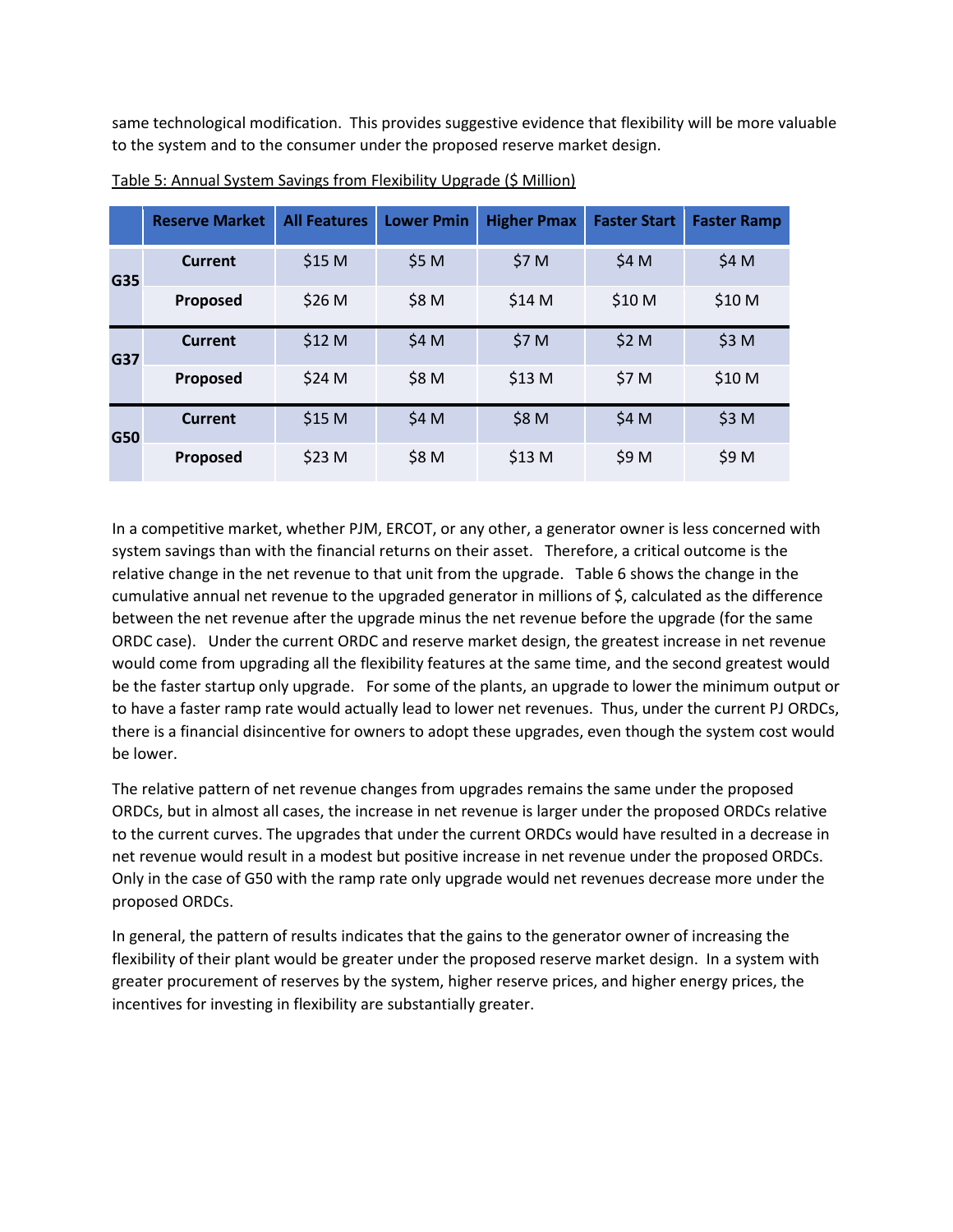|     | <b>Reserve Market</b> | <b>All Features</b> | <b>Lower Pmin</b> | <b>Higher Pmax</b> | <b>Faster Start</b> | <b>Faster Ramp</b> |
|-----|-----------------------|---------------------|-------------------|--------------------|---------------------|--------------------|
| G35 | <b>Current</b>        | 5.1                 | $-0.5$            | 0.3                | 3.9                 | $-1.6$             |
|     | Proposed              | 9.4                 | 1.0               | 2.5                | 3.9                 | 0.9                |
|     | <b>Difference</b>     | 4.3                 | 1.5               | 2.2                | 0.0                 | 2.4                |
|     | <b>Current</b>        | 7.2                 | 0.5               | 0.4                | 4.5                 | 0.0                |
| G37 | Proposed              | 6.9                 | 0.9               | 2.5                | 3.6                 | 0.7                |
|     | <b>Difference</b>     | $-0.2$              | 0.4               | 2.2                | $-0.9$              | 0.7                |
|     | <b>Current</b>        | 4.0                 | $-1.3$            | 0.2                | 2.3                 | 0.0                |
| G50 | Proposed              | 7.2                 | 0.9               | 1.8                | 2.7                 | $-1.9$             |
|     | <b>Difference</b>     | 3.2                 | 2.2               | 1.6                | 0.5                 | $-1.9$             |

Table 6: Change in Annual Net Revenue to Generator Owner from Flexibility Upgrade (\$ Million)

An alternative calculation provides another way to assess to the impact of the reserve market design on incentives for flexibility. Whereas the results above compared the net revenues before and after an upgrade for the same reserve market, we can also compare the net revenues for the same plant and same technological characteristics between the current and the proposed ORDCs, as shown in Table 7. For example, for G35 as operated today (no upgrade), just the change in the ORDCs would increase the annual net revenue to the owner by \$1.5M. However, the version of G35 with higher max output, lower min output, faster startup, and faster ramp would increase its net revenue by \$4.7M from the reserve market change alone. In other words, the more flexible version of the generator gains much more from the market change than the original less flexible version. The pattern of greater gains from the market change for more flexible versions is generally consistent.

The one type of flexibility that would not gain from the reserve market change are units that only have faster startup capability. The modified reserve price formation and reserve targets does not appear to improve the incentives for decreasing the startup time for generators. If this greater fast start capability is needed to improve reliability or reduce costs to a system, some alternative ancillary market or incentive would need to be developed.

Overall, the pattern of findings from examining several different candidate plants, several different flexibility upgrades, and comparing the financial impacts on the generator provide evidence that PJM's proposed reserve market and ORDCs would increase the incentive for investments in flexibility.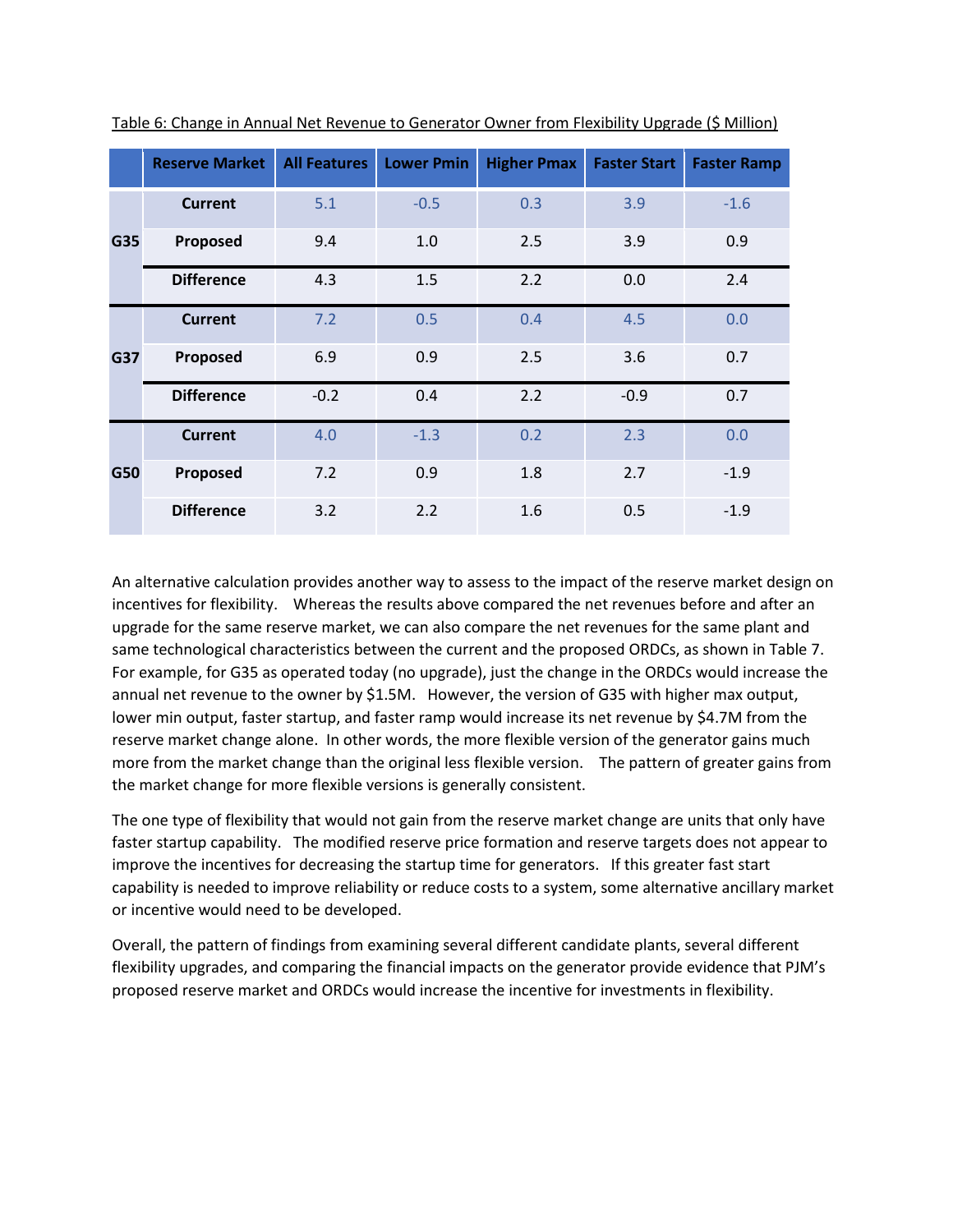| Table 7: Change in Annual Net Revenue to Generator Owner from Reserve Market Change (\$ Million) |  |  |  |  |
|--------------------------------------------------------------------------------------------------|--|--|--|--|
|                                                                                                  |  |  |  |  |

|     | <b>Current Unit</b> | <b>All Features</b> | <b>Lower Pmin</b> | <b>Higher Pmax</b> | <b>Faster Start</b> | <b>Faster Ramp</b> |
|-----|---------------------|---------------------|-------------------|--------------------|---------------------|--------------------|
| G35 | 1.5                 | 4.7                 | 2.9               | 3.5                | 1.5                 | 3.6                |
| G37 | 3.5                 | 2.6                 | 3.8               | 5.2                | 2.2                 | 4.2                |
| G50 | 0.4                 | 3.1                 | 2.6               | 1.5                | 0.7                 | $-1.4$             |

## **Examples of Individual Days**

To provide additional insight into the annual aggregate results presented in the previous section, we present the detailed results from two examples of one specific day and one specific upgrade to one of the generators.

## **Example #1: June 8, 2016, G35, Upgrade All Features**

As a first example, this section shows the detailed results from June 8, 2016. This day is a representative example of a summer day. The load and net load are high but are not extreme peak episodes. The load, wind generation, and net load for this day are all roughly the 80<sup>th</sup> percentile for 2016. However, the pattern of renewable generation causes the net load to peak earlier than the actual load; the load and net load for this day are shown in Figure 4.

To establish the reference point before examining the impact of the upgrade, Figure 5 shows the impacts of the reserve market change on the base case (no flexibility upgrade) in terms of prices. In the upper left, the real-time LMPs over the simulated day are shown for both ORDC cases, which have minimal differences. Under the current PJM ORDCs, there is a shortage of spinning reserves at 1500, due to insufficient online resources, causing a price spike of \$300 from the penalty. At most other times, the higher demand for spinning and primary 10-minute reserves under the proposed ORDCs results in higher prices, and the additional demand for 30-minute resources provides additional potential reserve revenue.

The change in net revenues to the owner of G35 due to the upgrade for the one day are shown in Table 8 for both ORDC cases and for every upgrade case. If G35 has upgraded all the flexibility features, the net revenue would increase by \$18K under current ORDCs and by \$40K under the proposed ORDCs, more than a doubling. The incremental gain to the owner from the upgrade is roughly doubled by the change in the ORDCs. If the owner had already made the upgrade to the more flexible version, the change in market rules would have increased the net revenue, but the original, less flexible current unit would have been worse off after the market rule change for this day.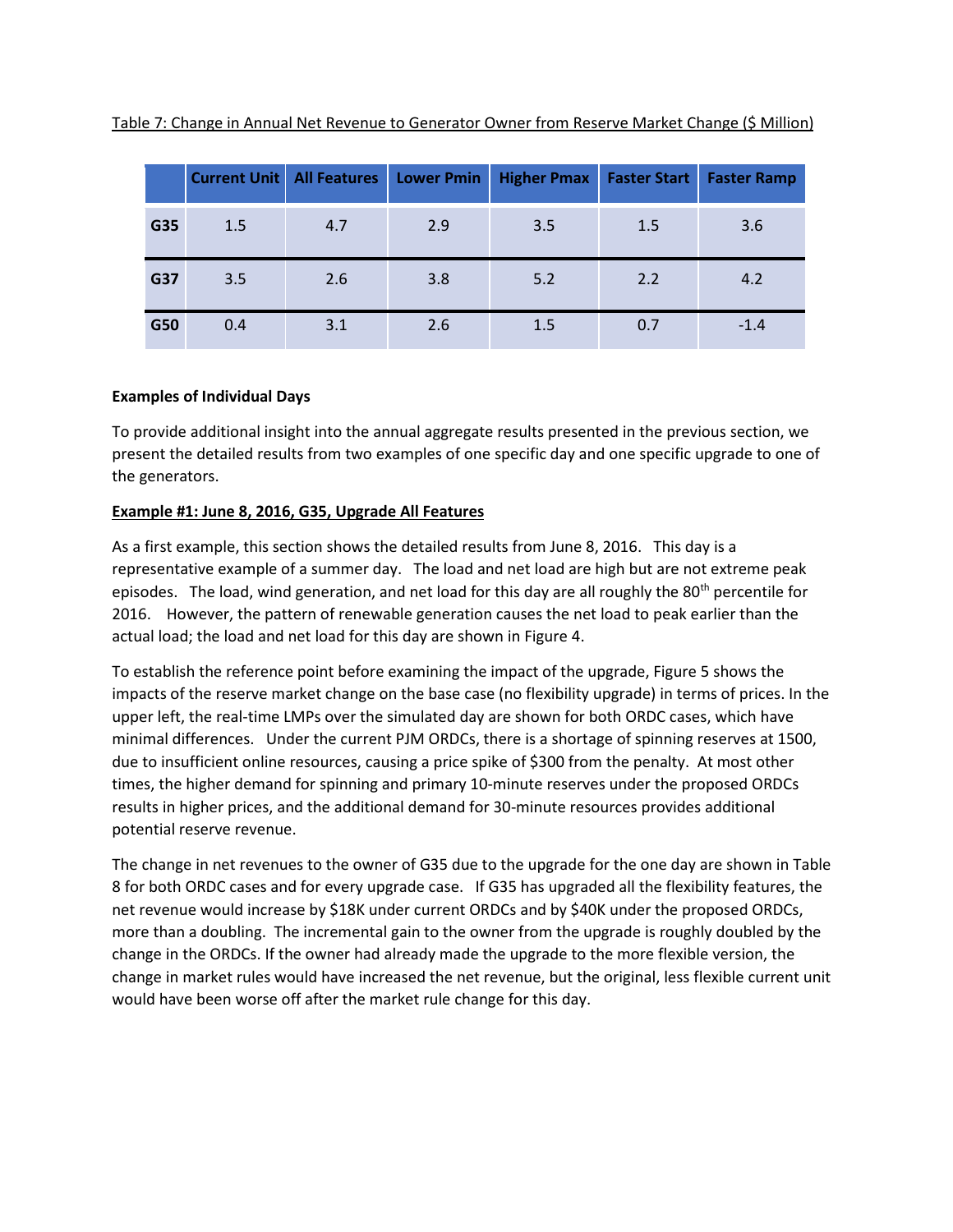



Figure 5: Prices for both ORDC cases for June 8, 2016 Simulations (No Upgrade)

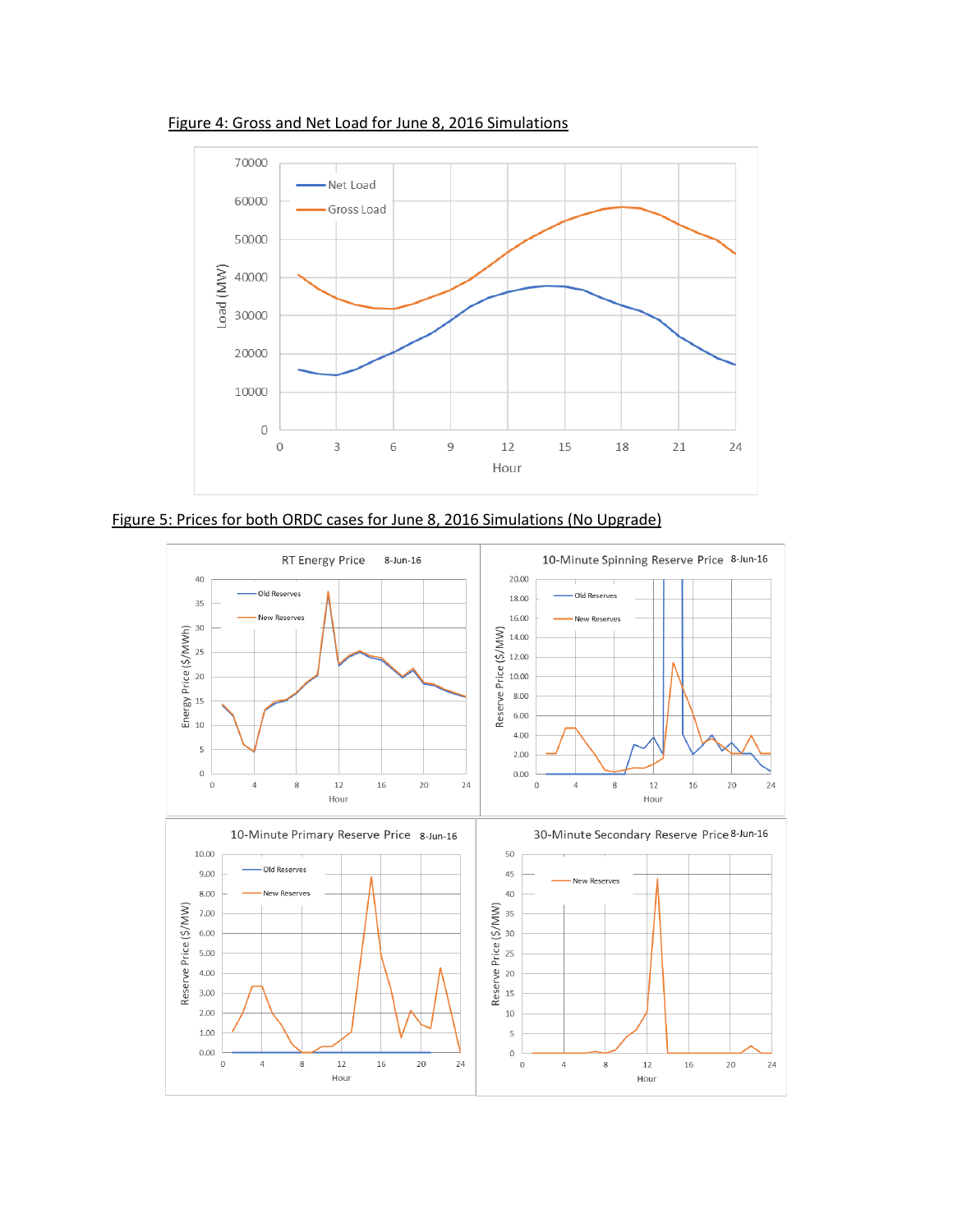|                              | <b>Reserve</b><br><b>Market</b> | All<br><b>Features</b> | Lower<br><b>Pmin</b> | <b>Higher</b><br><b>Pmax</b> | <b>Faster</b><br><b>Start</b> | <b>Faster</b><br>Ramp |
|------------------------------|---------------------------------|------------------------|----------------------|------------------------------|-------------------------------|-----------------------|
| <b>Change in Net Revenue</b> | Current                         | \$18K                  | $-58K$               | \$0.9K                       | \$14K                         | \$0.6K                |
|                              | Proposed                        | \$40K                  | \$5K                 | \$10K                        | \$22K                         | \$3K                  |
| <b>Change due to Reserve</b> | <b>Current Unit</b>             | \$17K                  | \$9K                 | \$5K                         | \$4K                          | $-52K$                |
| <b>Market Design Change</b>  | $-4K$                           |                        |                      |                              |                               |                       |

#### Table 8: Net Revenue to Owner of G35 for June 8, 2016 Simulations

Figure 6 shows the generation from G35 for each hour of the day before and after the ALL upgrade under both reserve market designs. For the current reserve market, the impact of the upgrade is that G35 would start up slightly later (because it starts faster) and begin the evening ramp-down slightly sooner. Under the proposed reserve market, the base version of G35 would remain online overnight at its minimum output in order to provide reserves. However, after the upgrade, the faster startup capability allows the system to take G35 offline overnight (keeping a different unit online to provide the reserves), and then bring it online for the peak hours. The upgraded unit is able to provide more energy during the peak hours and also more reserves (see Figure 7). Under both reserve markets, the upgraded G35 provides more reserves than the base version of the unit.

Figure 6: Generation from G35 on June 8, 2016 (Base vs. All Upgrade, both ORDC cases)





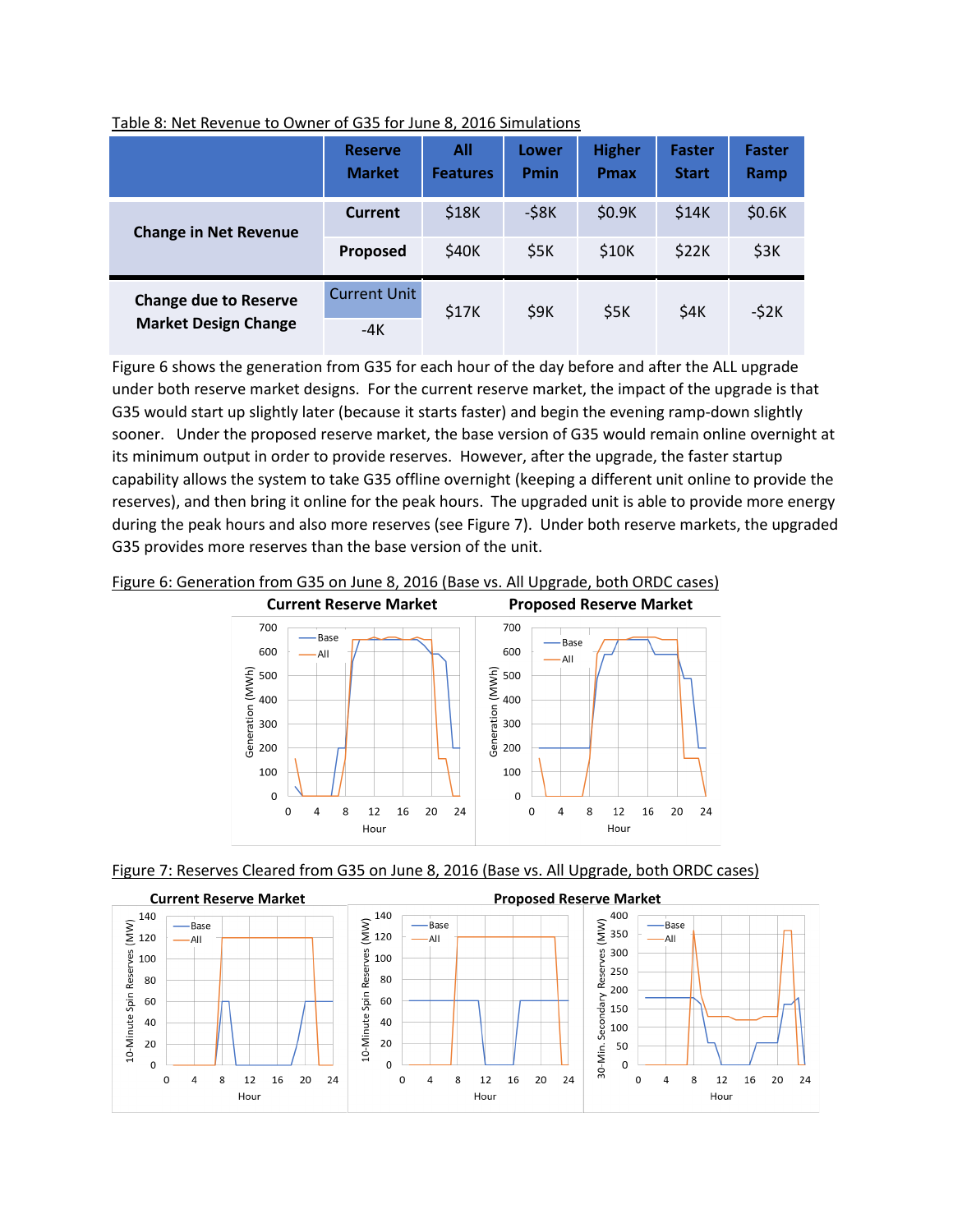

Figure 8: Changes to Revenue, Cost, and Net Revenue for G35 on June 8, 2016 (All Upgrade - Base)

Under the current reserve market design, the increase in net revenue from the upgrade is mainly due to savings from reducing production during less profitable offpeak times. This also occurs under the proposed reserve market, but in addition there is a significant gain in revenue from reserves during the peak hours (1100 – 1700). The breakdown of changes to costs and revenues due to the upgrade are shown in Table 9. Under both reserve designs, the energy revenues and the costs decrease after the upgrade, but under the proposed design, an increase in reserve revenues offsets much of the energy revenue reduction.

| <b>Impact of Upgrade ALL Features</b> | <b>Current</b> | <b>Proposed</b> |  |
|---------------------------------------|----------------|-----------------|--|
| Change in Revenue (\$)                | \$36K          | \$95K           |  |
| Change in Cost $(5)$                  | $-514K$        | $-514K$         |  |
| Change in Net Revenue (\$)            | \$50K          | \$109K          |  |
|                                       |                |                 |  |
| Change in Energy Rev (\$)             | \$34K          | \$90K           |  |
| Change in Reserve Rev (\$)            | \$2K           | \$5K            |  |
|                                       |                |                 |  |
| Change in Gen (MWh)                   | -438           | -450            |  |
| Change in Reserves (MW)               | 540            | 480             |  |

## Table 9: Changes in Costs and Revenues from ALL Upgrade to Owner of G35 for June 8, 2016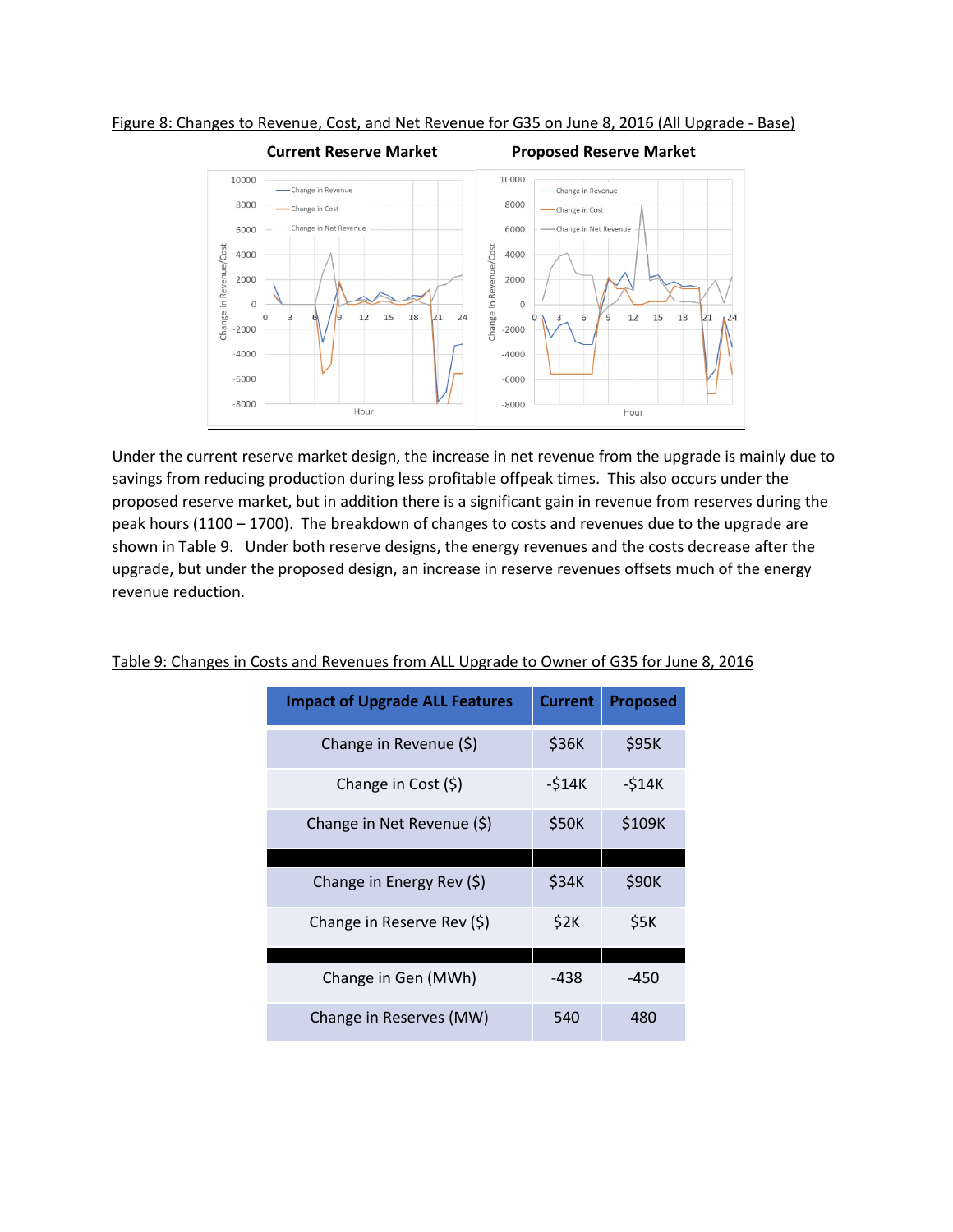## **Example #2: November 22, 2016, G35, Upgrade All Features**

The majority of the days on which the gains from upgrading are substantially better under the proposed reserve market relative to the current market are in the spring and fall seasons. As a second example, this section shows the detailed results from November 22, 2016. This day is a representative example of a fall/winter day. The load and net load are relatively low, and the share of generation from wind is large. However, the wind decreases during the overnight hours, requiring dispatchable generation to increase output and leading to a temporary shortage of reserves; the load and net load for this day are shown in Figure 9.

Figure 10 shows the impacts of reserve market change on the base case (no flexibility upgrade) in terms of prices. In the upper left, the real-time LMPs over the simulated day are shown for both ORDC cases, which have minimal differences. The overnight shortage of reserves due to the decrease in wind generation causes price spikes under both market designs. However, the proposed ORDCs would result in higher reserve prices at their peak.

The change in net revenues to the owner of G35 due to the upgrade for the one day are shown in Table 10 for both ORDC cases and for every upgrade case. If G35 has its current capabilities, the net revenue would increase by \$45K under current ORDCs and by \$217K under the proposed ORDCs. If the owner had already upgraded to the more flexible version, the change in market rules would have substantially increased the net revenue, but the original, less flexible current unit would have been worse off after the market rule change on this day.

Figure 11 shows the generation from G35 for each hour of the day before and after the ALL upgrade under both reserve market designs. For the current reserve market, the impact of the upgrade is that G35 would come online sooner, produce more energy during the two peak periods, and remain at a lower minimum output (providing reserves) at other times. The generation patterns are similar under the proposed reserve market, except that with or without the upgrade, less energy is produced during the first morning peak in order to provide more reserves. Under both reserve markets, the upgraded G35 provides more reserves than the base version of the unit, and can begin providing reserves sooner, taking advantage of the reserve price spike.



#### Figure 9: Gross and Net Load for November 22, 2016 Simulations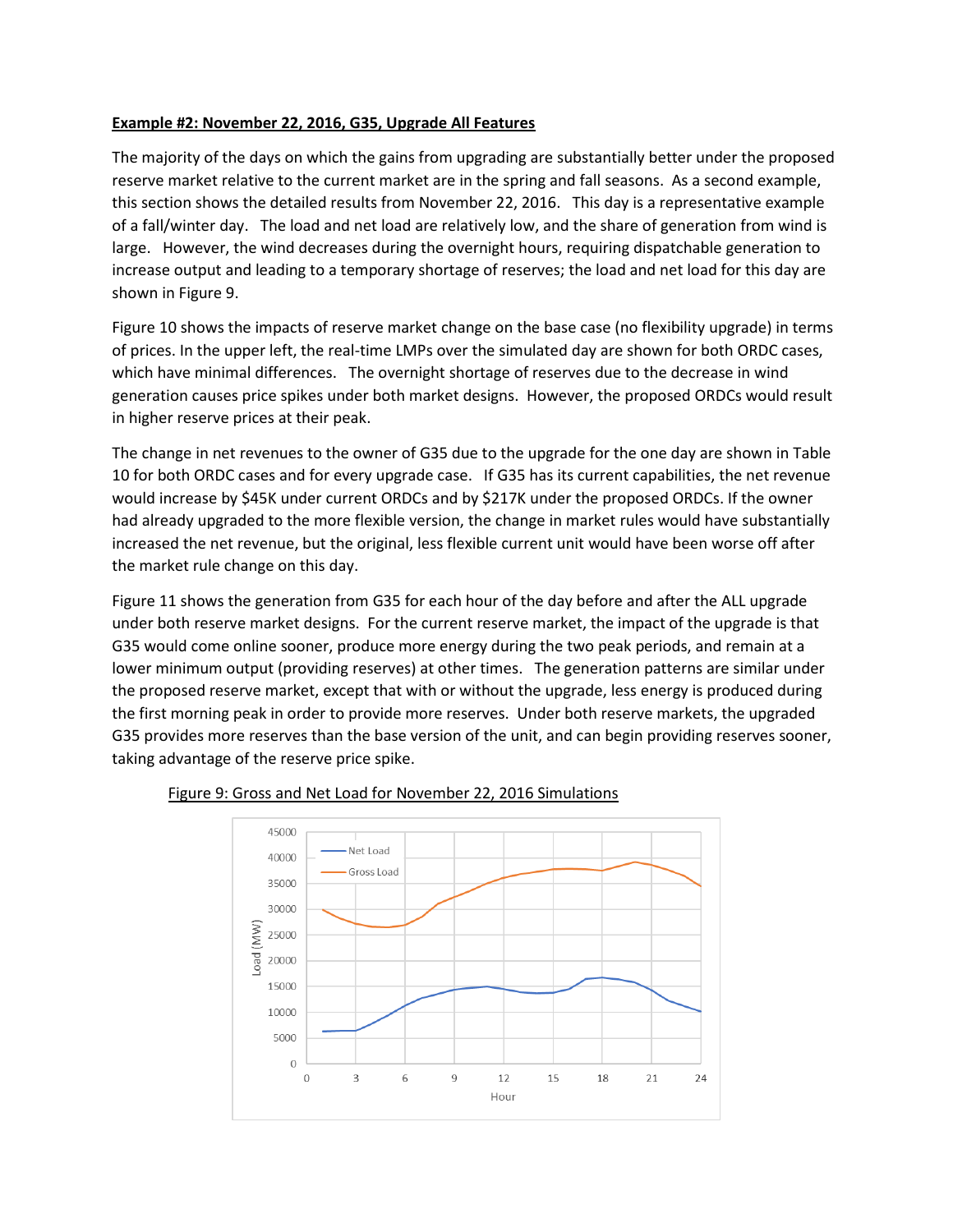

#### Figure 10: Prices for both ORDC cases for November 22, 2016 Simulations (No Upgrade)

Table 10: Net Revenue to Owner of G35 for November 22, 2016 Simulations

|                                                             | <b>Reserve</b><br><b>Market</b> | All<br><b>Features</b> | Lower<br><b>Pmin</b> | <b>Higher</b><br><b>Pmax</b> | <b>Faster</b><br><b>Start</b> | <b>Faster</b><br>Ramp |
|-------------------------------------------------------------|---------------------------------|------------------------|----------------------|------------------------------|-------------------------------|-----------------------|
| <b>Change in Net Revenue</b>                                | <b>Current</b>                  | \$45K                  | $-531K$              | $-527K$                      | \$154K                        | \$95K                 |
|                                                             | Proposed                        | \$217K                 | \$4K                 | \$5K                         | \$42K                         | \$184K                |
| <b>Change due to Reserve</b><br><b>Market Design Change</b> | <b>Current Unit</b><br>-3K      | \$170K                 | \$32K                | \$30K                        | $-5114K$                      | \$87K                 |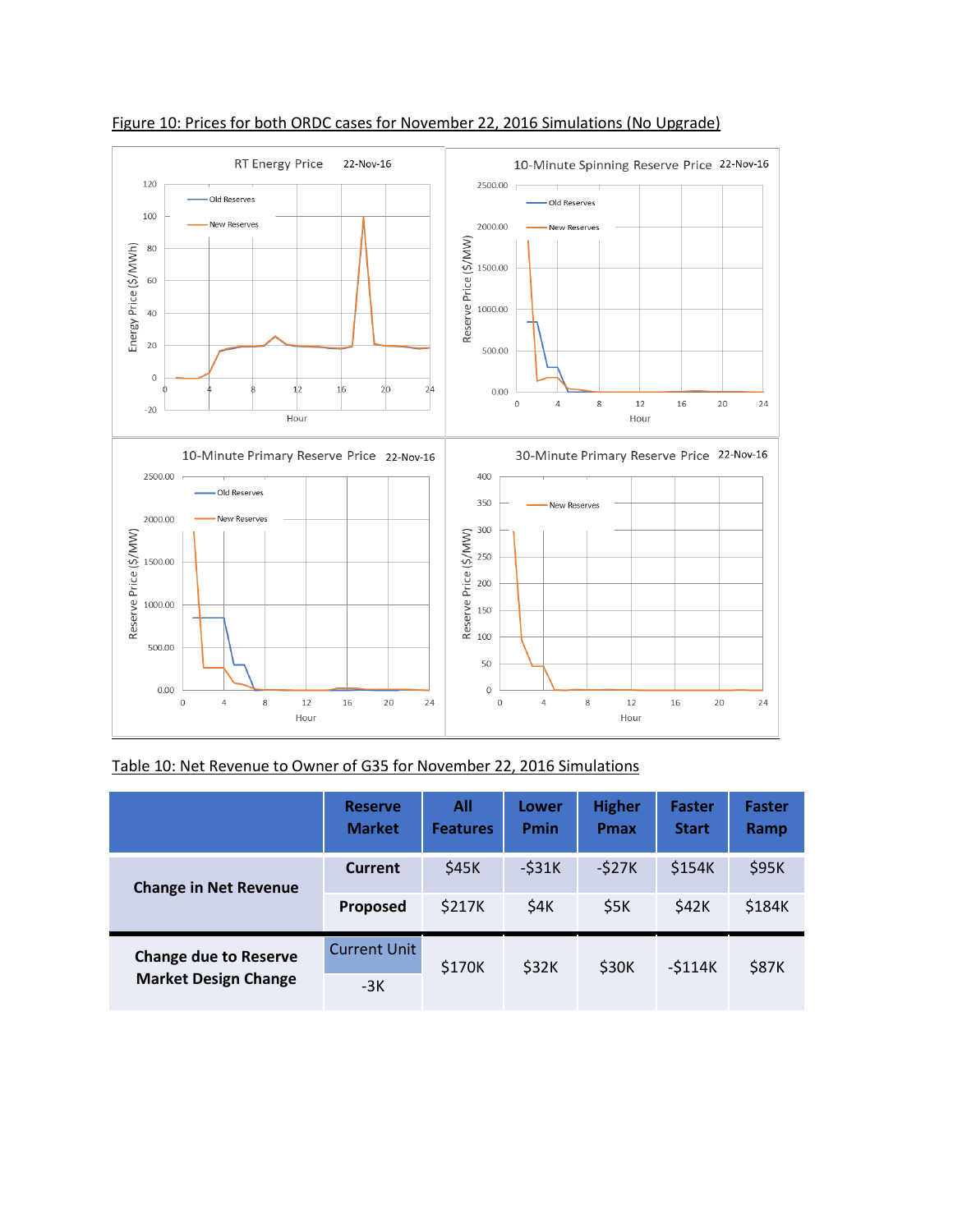

Figure 11: Generation from G35 on November 22, 2016 (Base vs. All Upgrade, both ORDC cases)

Figure 12: Reserves Cleared from G35 on November 22, 2016 (Base vs. All Upgrade, both ORDC cases)



Figure 13: Changes to Revenue, Cost, and Net Revenue for G35 on November 22, 2016 (All - Base)

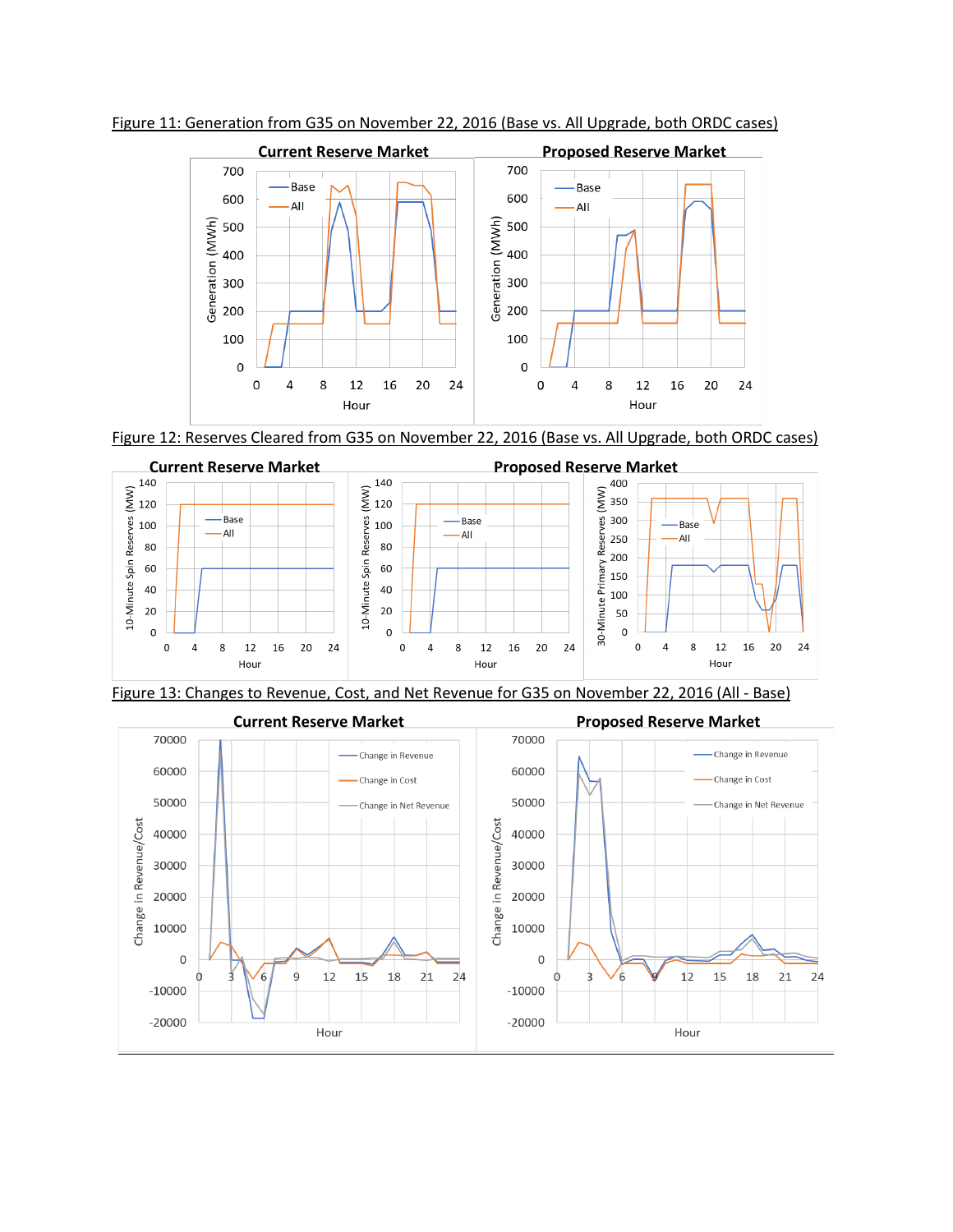Under both reserve markets, G35 would increase its net revenue with the greater flexibility by receiving more of the reserve revenue from the price spike in the first few hours of the day. The impact of the proposed reserve market design is a larger increase in the reserve revenues for more hours. The higher reserve prices would reward the flexibility from the upgrade more than the current design.

| <b>Impact of Upgrade ALL Features</b> | <b>Current</b> | <b>Proposed</b> |  |
|---------------------------------------|----------------|-----------------|--|
| Change in Revenue (\$)                | \$58K          | \$204K          |  |
| Change in Cost $(5)$                  | \$14K          | $-512K$         |  |
| Change in Net Revenue (\$)            | \$45K          | \$217K          |  |
|                                       |                |                 |  |
| Change in Energy Rev (\$)             | \$18K          | $-58K$          |  |
| Change in Reserve Rev (\$)            | \$41K          | \$213K          |  |
|                                       |                |                 |  |
| Change in Gen (MWh)                   | 841            | -368            |  |
| Change in Reserves (MW)               | 1560           | 1560            |  |

Table 11: Changes in Costs and Revenues from ALL Upgrade to Owner of G35 for November 22, 2016

# **4. Conclusions**

As in all simulation studies, the analysis presented here is a simplified representation of the dynamics involved in scheduling and dispatching of generators in a competitive energy market. Many aspects of actual electricity markets are omitted for simplicity and tractability, such as transmission network flows, strategic bidding by market participants, uncertainty and the adjustments between day-ahead and realtime markets, and many others. Furthermore, the numerical simulations are an artificial experiment, layering a representation of the main features of the ERCOT market with the specific operating reserve market designs (current and proposed) from PJM.

Nevertheless, the results from the simulations suggest a clear directional trend: a change in reserve markets that procures more operational reserves and sets a higher and more gradually increasing penalty on reserve shortages, which induces higher prices, increases the incentives for investments in flexibility. The greater incentive for flexibility is suggested by the increase in net revenue to the generator owner from enhancing flexibility is greater under the proposed reserve market. In addition, the increase in net revenue to the generator from the reserve market design change is greater for the more flexible version of the otherwise identical generator, so the more flexible generators would gain the most from the market design changes.

The greater incentives for flexibility from increased system demand for reserves and higher reserve prices is consistent with how each type of flexibility allows the system to reduce costs. A lower minimum output results in a generator being dispatched lower during off peak times, reducing energy